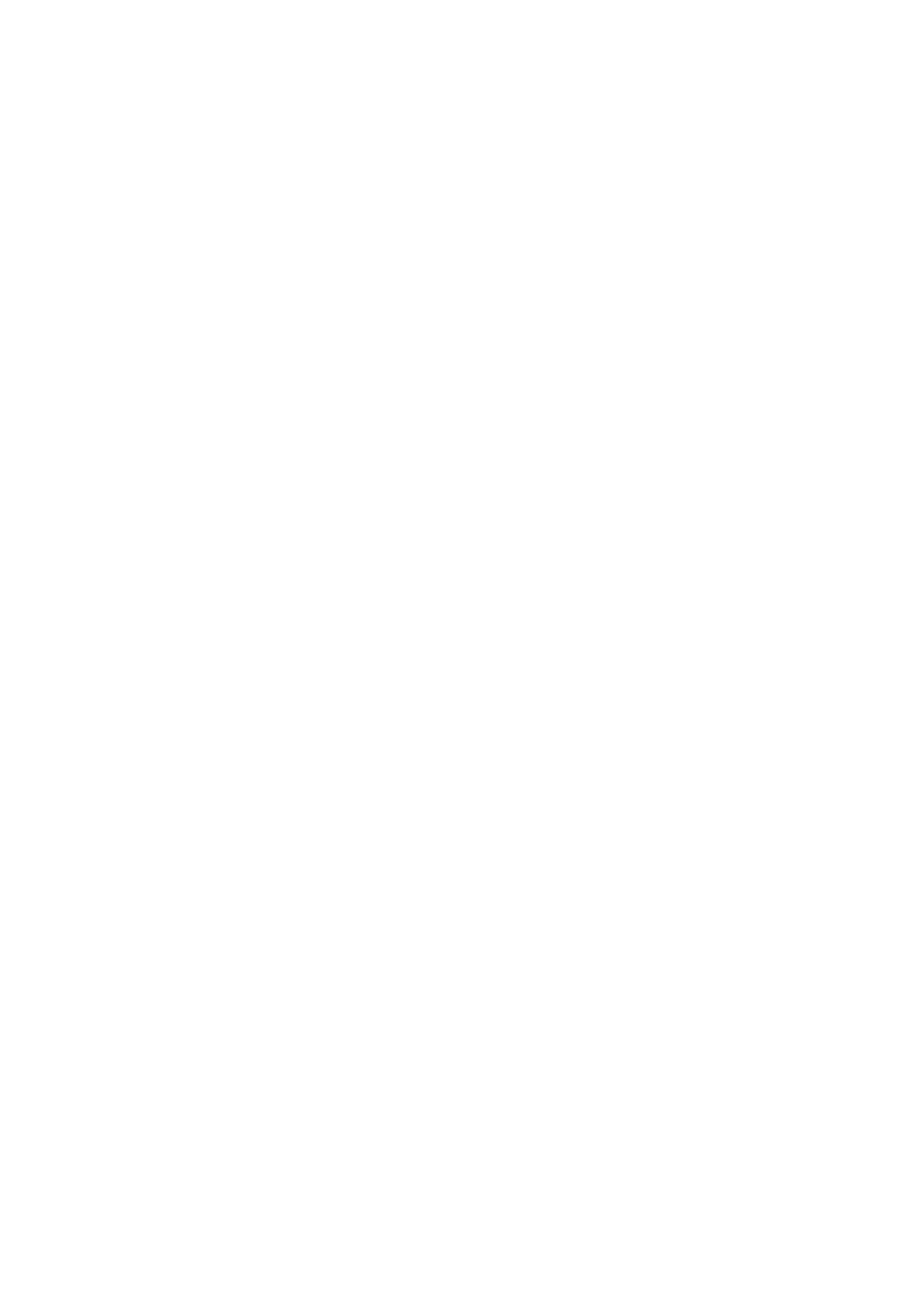

# **E2001.e – UPS GENERAL TECHNICAL DATA**

## **Index**

| <b>INTRODUCTION 3</b><br>1                      |
|-------------------------------------------------|
| <b>GENERAL DESCRIPTION3</b><br>2                |
| <b>RECTIFIER BATTERY CHARGER3</b><br>2.1        |
| 2.1.1 Automatic recharge of the battery4        |
| 2.1.1.1<br>Recharge IU according to the DIN     |
| 2.1.1.2                                         |
|                                                 |
|                                                 |
|                                                 |
|                                                 |
| 2.2.1 Operation with non-linear load 6          |
|                                                 |
| 2.2.2.1 Overload with Bypass available6         |
| Overload with Bypass NOT available 6<br>2.2.2.2 |
| 2.2.3 Short circuit operation7                  |
| 2.2.4 IGBT bridge protection 7                  |
|                                                 |
| 2.3.1 Inverter → Emergency Line transfer 7      |
| 2.3.2 Emergency Line → Inverter transfer 7      |
|                                                 |

| 3                           | <b>OPERATING MODES 8</b>                  |  |  |  |  |
|-----------------------------|-------------------------------------------|--|--|--|--|
| 3.1                         | <b>NORMAL OPERATION  8</b>                |  |  |  |  |
| 3.2                         | <b>BATTERY OPERATION  8</b>               |  |  |  |  |
| 3.3                         | <b>BYPASS OPERATION  8</b>                |  |  |  |  |
| 3.4                         |                                           |  |  |  |  |
| 4                           | <b>TECHNICAL CHARACTERISTICS9</b>         |  |  |  |  |
| 5                           | <b>PROGRAMMING AND PARAMETER</b>          |  |  |  |  |
| 6                           | <b>ALARMS, STATUS AND SIGNALS 9</b>       |  |  |  |  |
| 7                           | <b>FRONT PANEL 10</b>                     |  |  |  |  |
| 8                           | <b>PARALLEL REDUNDANT</b><br>OPERATION 10 |  |  |  |  |
| 9                           | <b>DESIGN STANDARDS 11</b>                |  |  |  |  |
|                             | <b>10 MECHANICAL LAYOUT12</b>             |  |  |  |  |
|                             | 11 DATASHEETS 13                          |  |  |  |  |
|                             | 11.1 UPS 110VDC / 115VAC 13               |  |  |  |  |
|                             | 11.2 UPS 110VDC / 230VAC 16               |  |  |  |  |
| 11.3 UPS 220VDC / 115VAC 19 |                                           |  |  |  |  |
|                             |                                           |  |  |  |  |

| Rev. | Descrizione<br>Description | Data<br>Date | Emesso<br>Issued | Approvato<br>Approved | Lingua<br>Language | Pagina<br>Page | di Pag.<br>of Pag. |
|------|----------------------------|--------------|------------------|-----------------------|--------------------|----------------|--------------------|
| G    | Upgrade "Design standard"  | 17.08.15     | Bianquicci       | /Conti                |                    |                | 24                 |
|      |                            |              |                  |                       |                    |                |                    |
|      |                            |              |                  |                       | Codice / Code      |                |                    |
|      |                            |              |                  |                       |                    |                | OM941035           |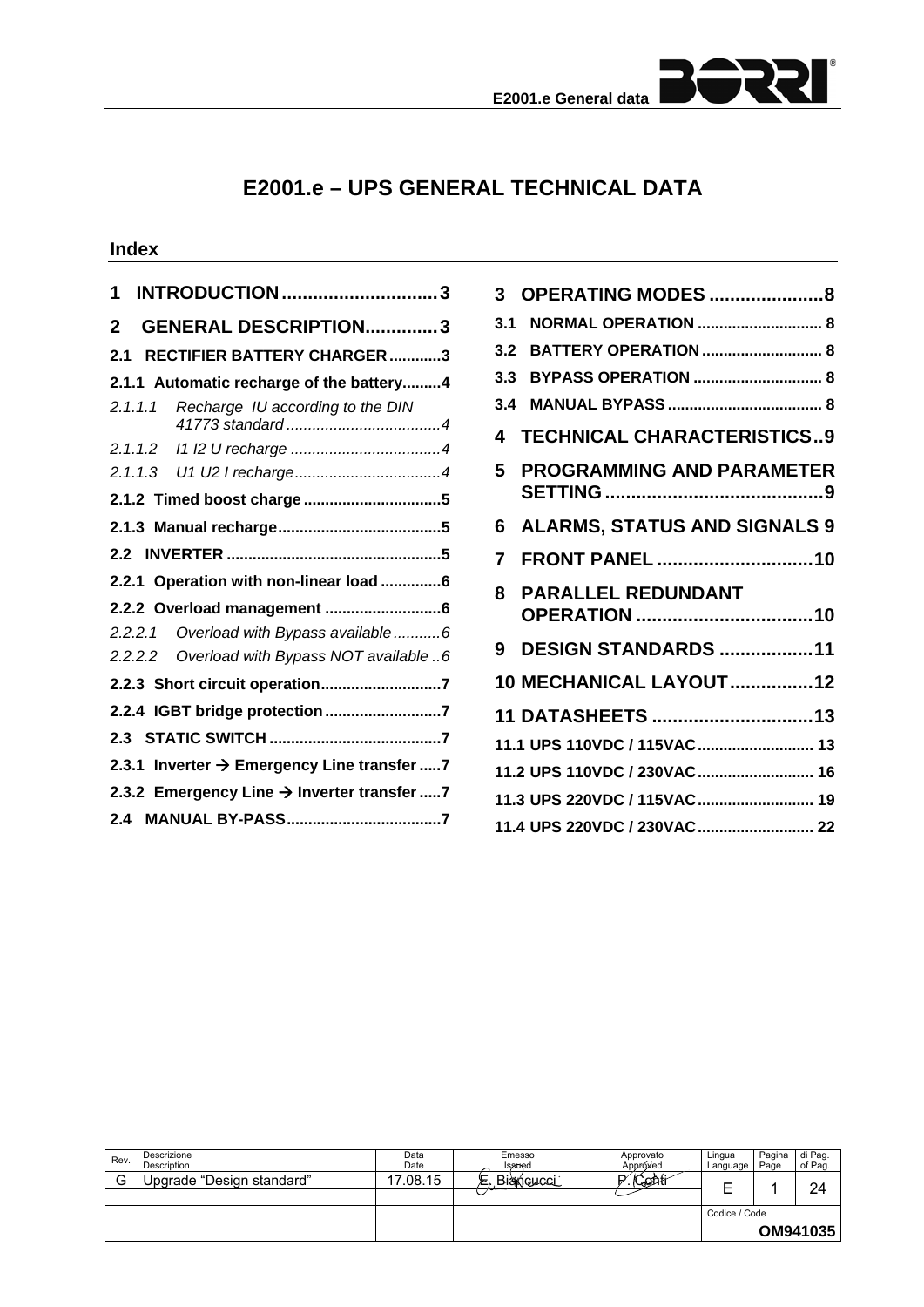

## **Index of pictures**

| Picture 9 – Operation with non-linear load6            |  |
|--------------------------------------------------------|--|
| Picture 10 - Thermal image characteristic 6            |  |
| Picture 11 – Overload with bypass available6           |  |
| Picture 12 – Overload with bypass not available6       |  |
| Picture 13 - Short circuit characteristic (By-pass not |  |
|                                                        |  |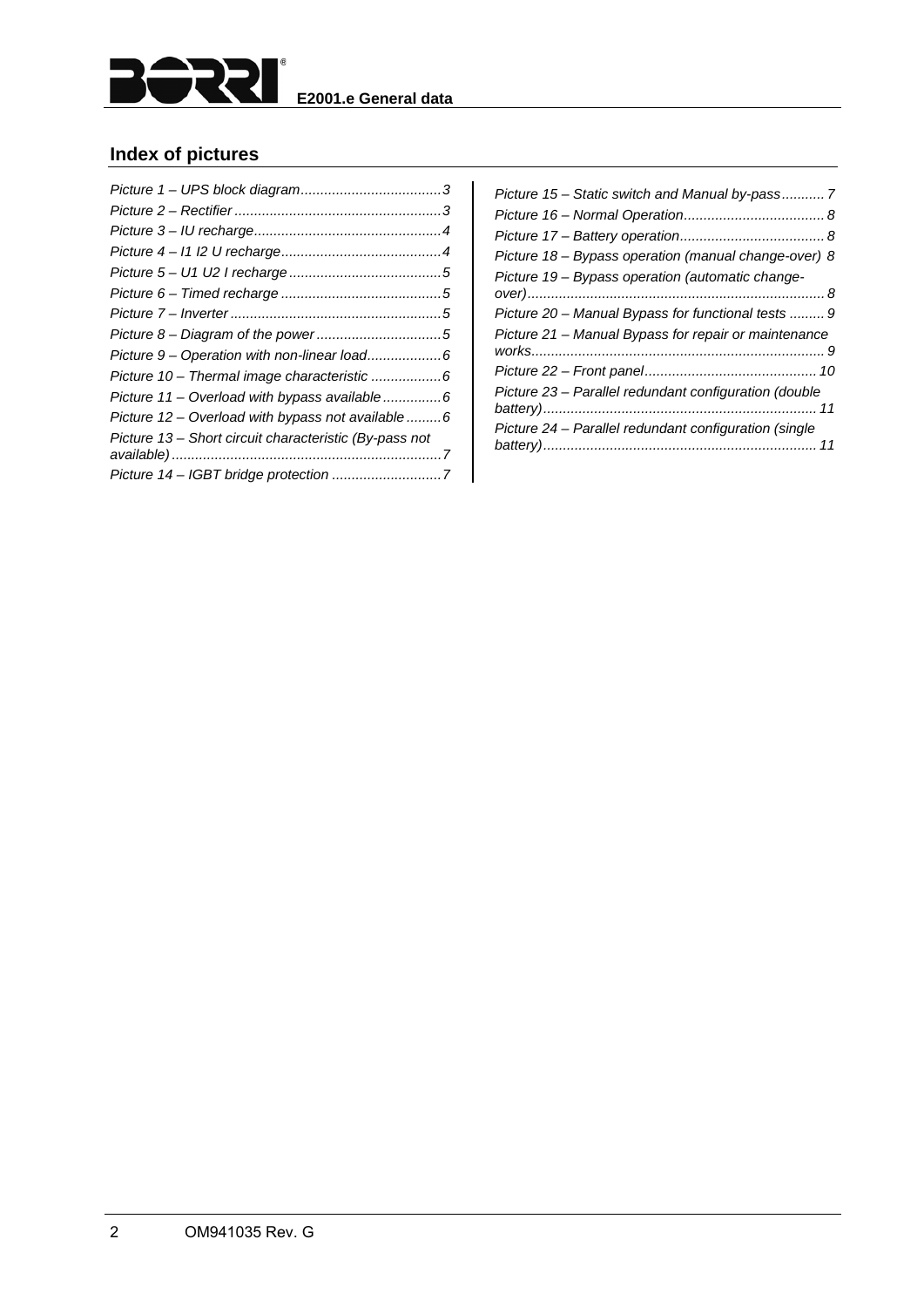## **1 INTRODUCTION**

The UPS is the type "ON LINE DOUBLE CONVERSION" and is connected between main power and user loads (see picture 1). As far as architecture and layout is concerned, this project is optimised with particular care in order to make it suitable for applications where reliability and high performances are fundamental for critical loads.

The UPS operation is optimised by microprocessor digital control and the IGBT inverter is based on a high frequency PWM waveform.

The UPS operation is controlled by two DSP 16-bit microprocessors, one for the rectifier and one for the inverter. The control logics are interfaced to a microprocessor-based LCD panel, which can be easily programmed by means of a control software to modify the LED signalisations and the alarms available on the relay cards.

Procedures for power-on, switching to normal from bypass are described step by step on LCD display, in order to help the users to easily operate the UPS.

Results of electrical measurement, alarm, work condition, event log and battery status are displayed real time on the LCD front panel.



#### *Picture 1 – UPS block diagram*

With this configuration UPS guarantees high quality output, needed by loads requiring a stable and clean source of power. The main features are:

- Protection for black-out, in the limits of battery autonomy
- Complete filtering of main power noise
- High quality output power, provided under any condition of input power and loads
- Stable output frequency, independent from input frequency
- Full compatibility with every type of load
- Configurable with any neutral wire configuration (under request)
- Automatic control of battery, during both charging and discharging phases
- Easy to interface with user devices
- Auto-diagnostic feature and troubleshooting support
- Flexibility of complete bypass configuration

 Full access from the front and from the roof for maintenance

The block diagram shows the UPS subsystem that will be analysed in the following chapters:

- Rectifier/Battery Charger (R)
- Inverter (I)
- $\bullet$  Battery (B)
- Static switch: Static inverter switch (SSI) and Static Bypass switch (SB)
- Manual Bypass (MB)

#### **2 GENERAL DESCRIPTION**

#### **2.1 RECTIFIER BATTERY CHARGER**

The rectifier converts the alternate voltage in the input, with frequency and amplitude variable according to the Technical Specification (ST), into a continuous output voltage that is stabilized in voltage and controlled in current, by means of a three-phase SCR rectifier bridge (6 pulses version) or a couple of bridges connected in parallel (12 pulses version).

The galvanic isolation of the input mains (when required by the ST) is carried out by means of a transformer. Additional protection against power surges, under and over voltage are included as a standard. Optionally a grounded screen between the primary and secondary windings and semiconductor fast transient protection devices (varistors) can be provided.

In "Manual Regulation" mode it is possible to set the output rectifier voltage by means of external potentiometers. In this modality a maximum current limitation (to be set) is also active.

The transfer command "AUTOMATIC/MANUAL" and vice-versa is activated by means of a selector on the front panel; it is also possible to carry out the same command through the remote PC.

The system can be interfaced with similar equipment through a digital link for parallel operation with equal sharing of the load (+/-5% tolerance) and automatic exclusion of the faulty unit.



*Picture 2 – Rectifier*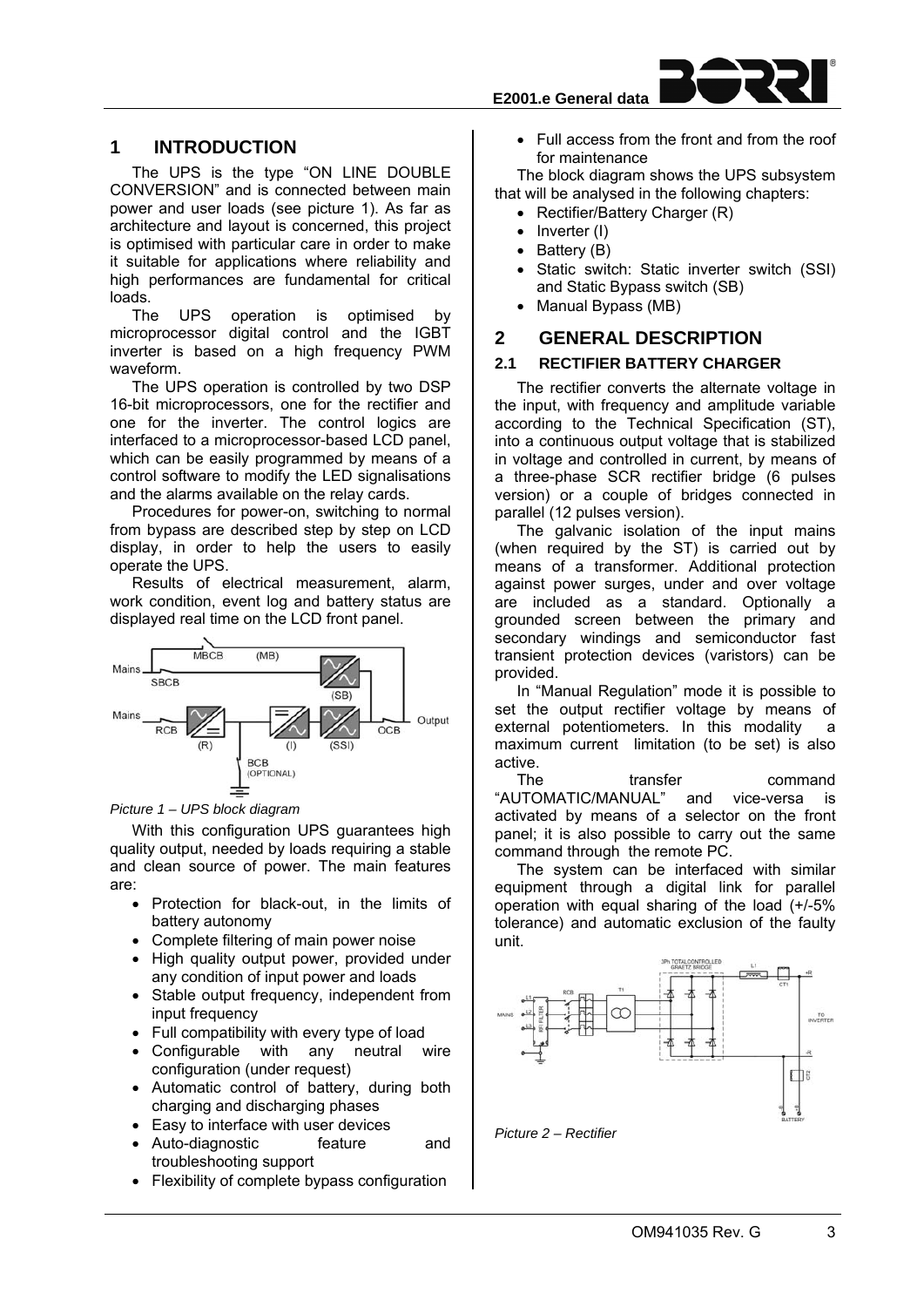

#### **2.1.1 Automatic recharge of the battery**

When selected the rectifier recharges the battery automatically, according to the predefined modalities. The recharging cycle begins consequently according to one of the following events (which are programmable):

- Mains failure for a period longer than the programmed value
- Intervention of the current threshold.
- Intervention of the voltage threshold.
- Timed boost charge

The predefined cycles can be programmed in the Menu Parameters.

#### *2.1.1.1 Recharge IU according to the DIN 41773 standard*

The recharge is divided in two different phases:

- Phase 1: the current is constant and the voltage increases.
- Phase 2: the current decreases and the voltage is constant.

When the recharging current goes below a certain value the battery is assumed fully recharged and the cycle ends. Consequently the output voltage is set at the floating level. During the floating the battery voltage is controlled as minimum value in order to avoid undesirable discharges, and as maximum value in order to avoid excessive heating of the electrolyte. The "thermal compensation" of the floating voltage in function of the battery temperature can be added as an option.



*Picture 3 – IU recharge* 

#### *2.1.1.2 I1 I2 U recharge*

This recharge is used mainly for Ni-Cd batteries. During the recharge a boost charge of approx. 125% is provided, to compensate the losses in discharge and recharge of the battery (estimated in approx. 25%). The recharge works as follows:

 If the mains fails for a time longer than the programmable threshold, when the mains returns the output voltage of the rectifier switches to a level higher than the floating, called boost charge and a safety timer is activated. If the recharging

current exceeds the programmed threshold, normally a certain percent of C10, the voltage is maintained and a first phase of boost charge starts, where the current is constant and the voltage is increasing.

After a certain time the current starts to decrease and the voltage remains constant at the boost charge level. This is the second phase of the boost charge. Finally, when the current go down below the programmed level for the return in floating, the output voltage of the rectifier is taken back to floating. If this does not happen within the max. programmed time, the safety timer blocks the charge and the voltage is forced to floating. This event generates an alarm.



*Picture 4 – I1 I2 U recharge* 

*2.1.1.3 U1 U2 I recharge* 

This recharge is used mainly for Ni-Cd batteries. During the recharge a boost charge of approx. 125% is provided, to compensate the losses in discharge and recharge of the battery (estimated in approx. 25%). The recharge works as follows:

 If the mains fails for a time which is longer than the programmable threshold, when the mains returns the output voltage of the rectifier switches to a level higher than the floating, called boost charge and a safety timer is activated.

If the recharging voltage doesn't exceed the programmed crossing threshold, normally a certain percent of the floating, the voltage is maintained and a first phase of boost charge starts, where the current is constant and the voltage is increasing.

After a certain time the recharging voltage reaches the programmed level for the second phase of boost charge; a timer is started and the battery is kept under boost charge conditions for the time programmed. After this time has elapsed the output voltage of the rectifier is switched back to the floating value. If this does not happen within the maximum programmed time, the safety timer block the charge and the voltage is forced to floating. This event generates an alarm.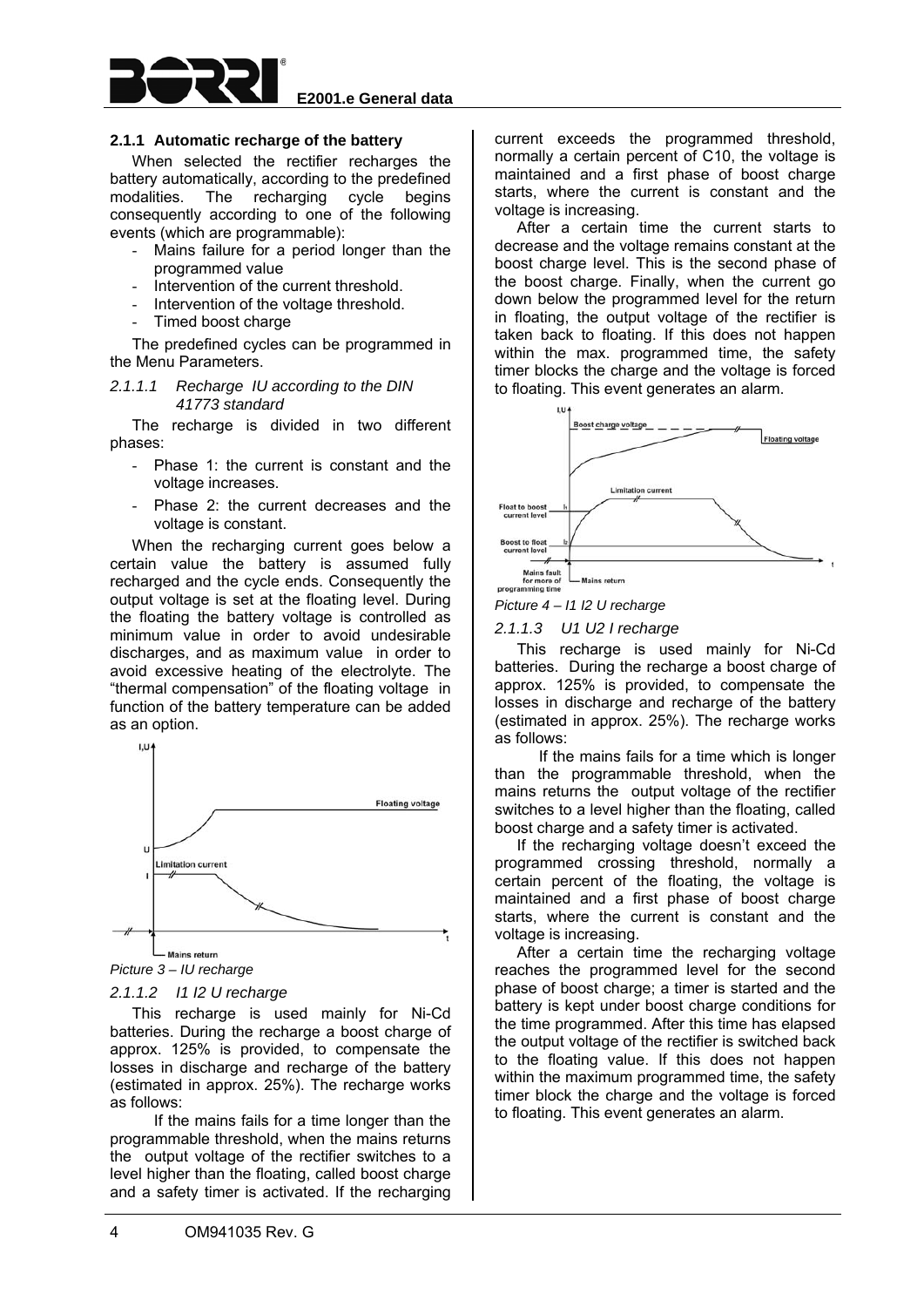



*Picture 5 – U1 U2 I recharge* 

#### **2.1.2 Timed boost charge**

This recharge is used mainly for Ni-Cd batteries. During the recharge a boost charge of approx. 125% is provided, to compensate the losses in discharge and recharge of the battery (estimated in approx. 25%). The recharge works as follows:

If the mains fails for a time longer than the programmable threshold, when the mains returns the output voltage of the rectifier switches to a level higher than the floating, called boost charge for a pre-programmed time. The boost charge command can also be associated to an external command.





#### **2.1.3 Manual recharge**

The manual recharge of the battery, called also of *forming* or of *equalizing* is a function offered by the rectifier that allows the operator to carry out a recharge under his own manual control. This modality of recharge can be used to form the battery after that it has been stocked for a long period, or after that the electrolyte has been filled up, in the case of batteries having been shipped dry, or in order to *equalize* the voltage of the battery cells after having been used for a certain period.

The manual recharge procedure is described in detail in the relevant menu of the **FRONT PANEL** chapter of the **Operating Manual**. Generally, when manual recharge is selected it is possible to change manually the output voltage by means of a **potentiometer** to vary the recharging battery current. Such current is however always limited to a pre-selectable maximum value.

#### **2.2 INVERTER**

The DC voltage is converted by the IGBT bridge, that uses four switches, controlled using PWM (Pulse Width Modulation) technology at high commutation frequency. The PWM generation as well as the control of the operating variables is completely managed by the microprocessor.

The DC current transducer CT provides for the monitoring of the inverter input current. Its feedback signal is managed by the microprocessor to activate the output short circuit current limitation (see 2.2.3) and the IGBT protection (see 2.2.4).



#### *Picture 7 – Inverter*

The output transformer provides the galvanic insulation between DC and AC side, as well as voltage adaptation. Its integrated inductance forms, together with the AC capacitors, a lowpass filter that provides to eliminate the high frequency ripple and keeps the total harmonic distortion of the inverter waveform (THD) lower than 2% (with linear load).

The inverter, thanks to its manufacturing technology and to the microprocessor control, is able to supply indifferently inductive or capacitive loads. The maximum apparent power varies slightly in case the load is highly capacitive (p.f. < 0,9) and a de-rating factor, according to the picture 5, must be applied. The data "100% kW" indicates the maximum active power that the UPS can supply to a resistive load (ex: for a 20kVA UPS Pmax=16kW).



*Picture 8 – Diagram of the power*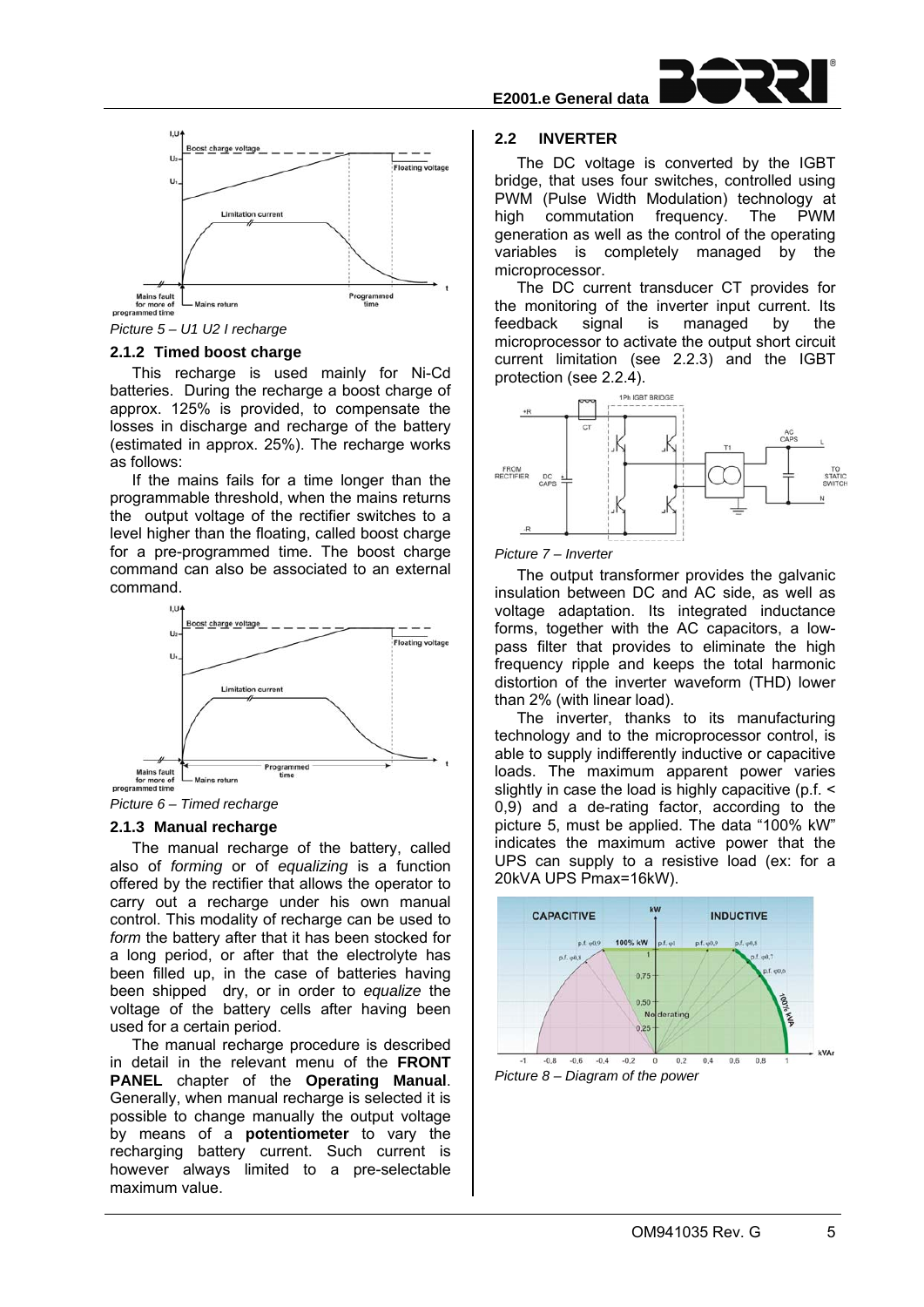

#### **2.2.1 Operation with non-linear load**

A non-linear load is characterized by a high peak current versus its RMS value, that in normal condition would introduce a distortion on the output waveform.

The inverter is provided with an instantaneous voltage correction facility, completely managed by the microprocessor, that provides to vary the PWM generation according to the actual output waveform, in order to keep the THD within 5% even with loads having crest factor equal to 3.



*Picture 9 – Operation with non-linear load* 

#### **2.2.2 Overload management**

Inverter can provide continuously 100% of nominal load and can tolerate overload conditions up to 125% for 10 minutes or 150% for 1 minute.

Peak conditions such as take-off of engines or magnetic parts are managed limiting the output current to 200% for 5 cycles, than reducing to 125%.

Any times output power grows above 100% the inverter keeps feeding the loads, while the microprocessor activates the "thermal image" algorithm (technical figure) to calculate thermal image based on output current and duration of the overload in function of the time.

User loads are powered by inverter output up to the end of maximum allowed time, and then the static bypass switches to emergency line without interruption of output power.



*Picture 10 – Thermal image characteristic* 

#### *2.2.2.1 Overload with Bypass available*  OUTPUT CURRENT



*Picture 11 – Overload with bypass available* 

As soon as an overload is detected the algorithm starts to calculate the increment of the energy. When the limit is reached the load is transferred to bypass.

To allow a safe cooling of the inverter power components (IGBT's, transformer) the inverter is switched off for **30 minutes**.

When this time has elapsed the inverter is switched on again and the load transferred back to the primary supply.





*Picture 12 – Overload with bypass not available* 

As soon as an overload is detected the algorithm starts to calculate the increment of the energy. When the limit is reached the inverter is switched off to avoid severe damages to the power components.

As soon as the bypass is available again the load is supplied by the bypass static switch.

After **30 minutes** the inverter is switched on again and the load re-supplied.

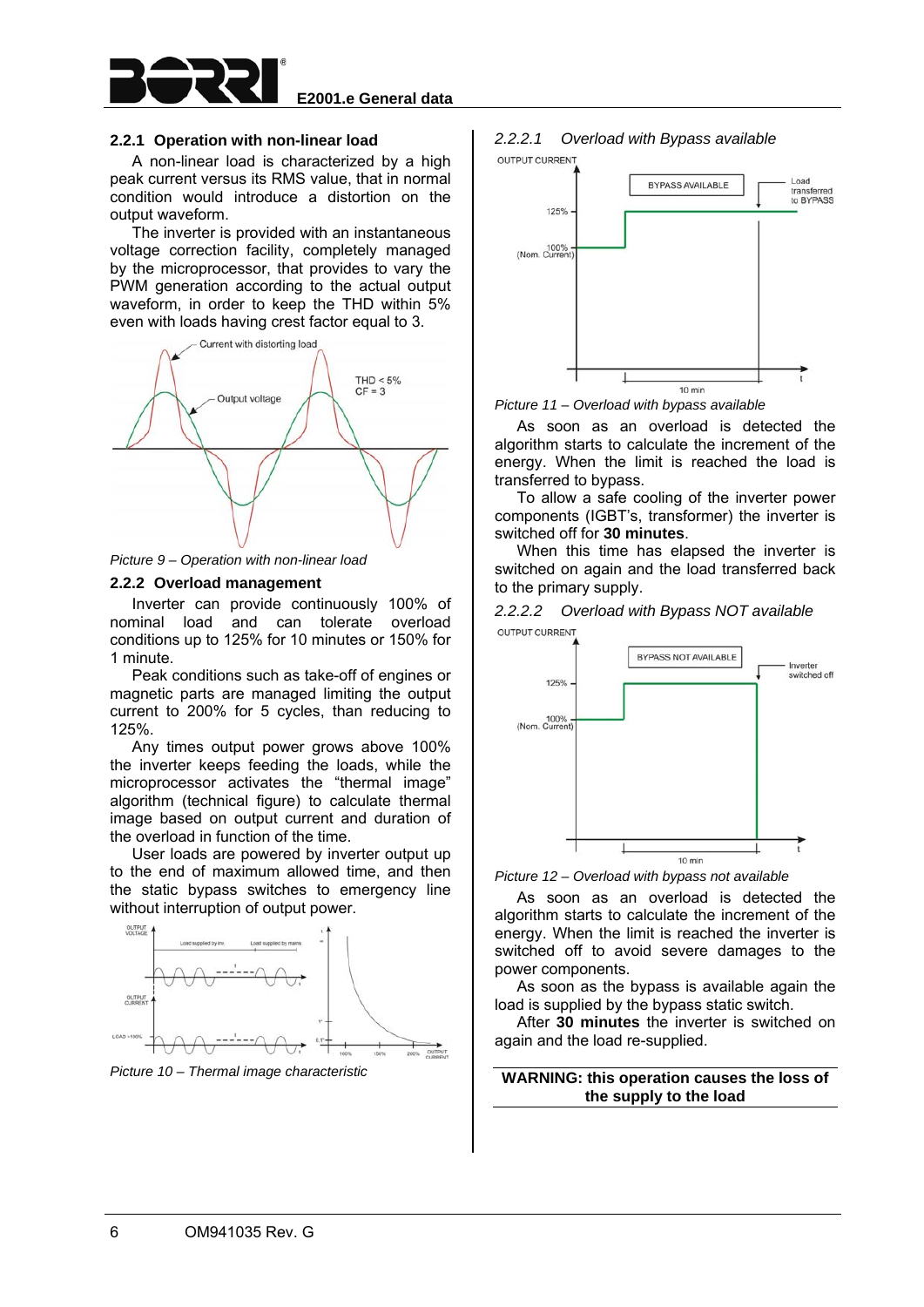

#### **2.2.3 Short circuit operation**

As soon as an output short circuit is detected (alarm A25) the load is transferred immediately to the emergency line that provides to eliminate the fault thanks to its higher short circuit current.

In case the bypass is not available the inverter reduces its output voltage and limits its output current to 200% for 100ms, and then to 125% for 5 seconds, after that it's switched off (according to EN 62040-3 / EN 50091-3).



*Picture 13 – Short circuit characteristic (By-pass not available)* 

#### **2.2.4 IGBT bridge protection**

The inverter current is monitored by the DC current transducer connected upstream the inverter bridge. Therefore the control logic is able to distinguish an output short circuit from an IGBT short circuit.

The behaviour of the inverter in case of short circuit on the load has been described at 2.2.3; the output current is limited and the IGBT bridge current doesn't reach the protection threshold.

In case of short circuit in the inverter bridge the DC input current increases immediately and there's no possibility of limitation but stopping the PWM.

In this case the alarm  $A24 -$  Current stop is activated and must be reset manually after having verified the status of the semiconductors.



#### **2.3 STATIC SWITCH**

Static switch is based on power semiconductor (thyristors), rated to work continuously at 150% of nominal output power.

The thyristor connected to the main power is protected by a fast-acting fuse.



*Picture 15 – Static switch and Manual by-pass* 

Thanks to the transfer logic integrated in the control, the load is supplied by the bypass static switch even in case of microprocessor failure.

| 2000% for 1 cycle | Overload capability: | 150% continuously<br>200% for 1 minute |
|-------------------|----------------------|----------------------------------------|
|-------------------|----------------------|----------------------------------------|

#### **2.3.1 Inverter Emergency Line transfer**

The transfer (in less than  $\frac{1}{4}$  cycle) is activated only if emergency line is in tolerance, for the following reasons:

- Output short circuit
- Fault of the inverter
- DC over-voltage or under-voltage (inverter OFF)
- Over-temperature
- Thermal image shutdown
- Forced commutation by "BYPASS SWITCH"

#### **2.3.2 Emergency Line Inverter transfer**

As soon as inverter is correctly working and synchronized, the unit automatically switches to inverter in less than 1 msec. If the system switches back and forth more than 6 times in two minutes, an alarm is generated to inform the user, and the load is blocked to emergency line until a manual reset will clear the faulty condition.

#### **2.4 MANUAL BY-PASS**

In order to allow safe maintenance and repair of the unit, the inverter is provided with a manual bypass switch.

In bypass mode all the repair and test activities to verify the efficiency of the whole unit can be carried out safely. Manual by-pass can be inserted by following the relevant instructions. During manual by-pass operation there's no interruption of the supply to the load.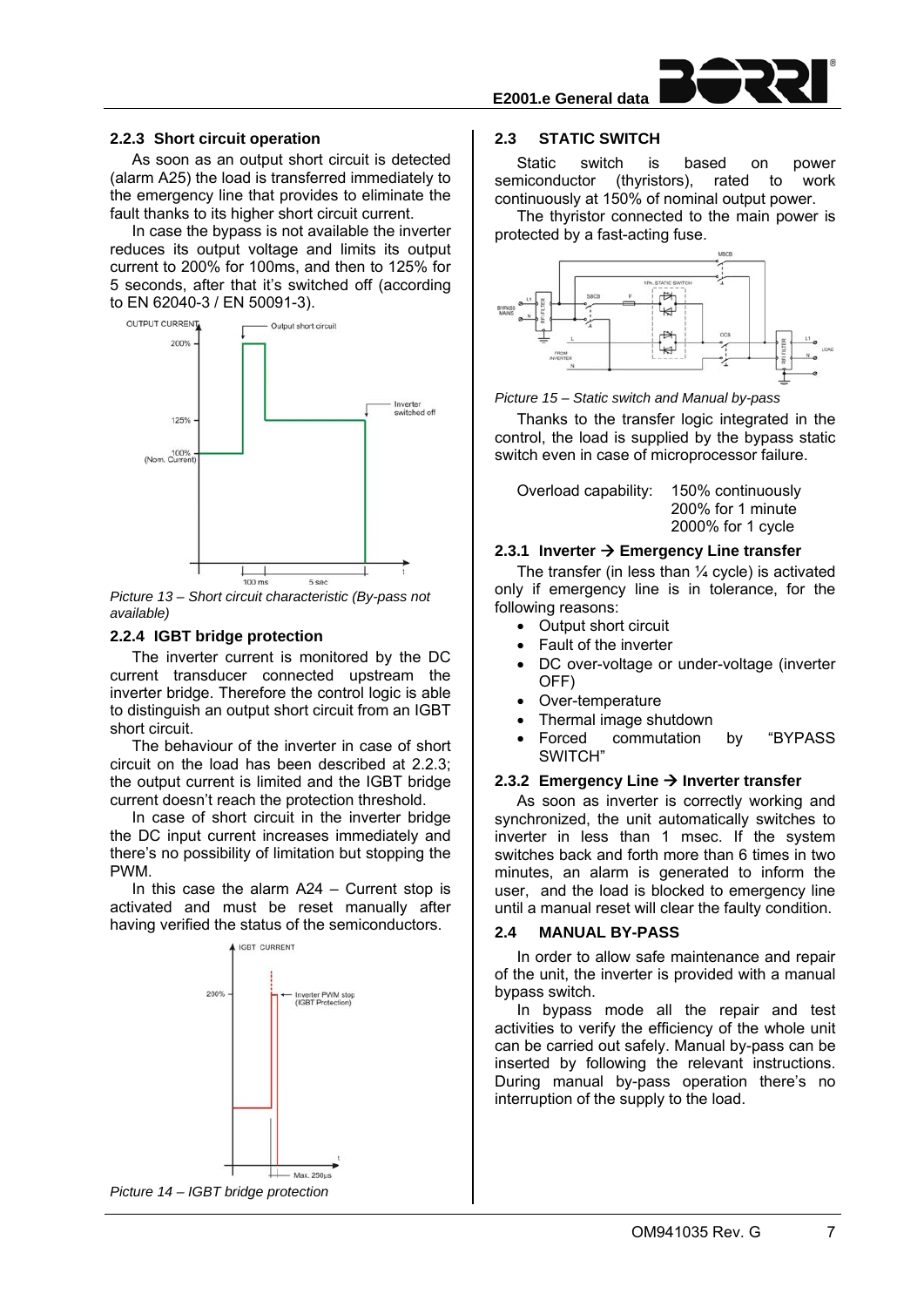

## **3 OPERATING MODES**

#### **3.1 NORMAL OPERATION**

During normal operation all the circuit breakers/switches are closed except MBCB (maintenance bypass).

The three-phase input AC voltage feeds the rectifier via the isolation transformer; the rectifier supplies the inverter and compensate mains voltage fluctuations as well as load variation, maintaining the DC voltage constant. At the same time it provides to keep the battery in stand-by (floating charge or boost charge depending on the type of battery).

The inverter converts the DC voltage into an AC sine-wave, stabilized in voltage and frequency, and provides to supply the load through its static switch SSI.



#### *Picture 16 – Normal Operation*

#### **3.2 BATTERY OPERATION**

In the event of mains failure, or rectifier failure, the inverter is no longer supplied by the rectifier, so the battery, that is connected to the DC intermediate circuit, is called up immediately and without interruption to supply the load. The battery voltage drops as a function of the magnitude of the discharge current. The voltage drops has no effect on the inverter output voltage since it is kept constant by varying the PWM modulation.

As the battery approaches the discharge limit an alarm is activated. In case the power is restored (even using a diesel generator) before the limit is reached the system switches automatically back to normal operation, if not, the inverter shuts down and the load is transferred to the bypass (bypass operation). If the bypass mains is not available or outside the tolerance range the complete system shuts down as soon as the lowest battery level is reached.

As soon as the power is restored the rectifier charges the battery, and, depending on the depth of the discharge, the charging current is limited by means of the battery current limitation.





#### **3.3 BYPASS OPERATION**

Bypass operation may occur for both manual or automatic change-over. The manual transfer is due to the BYPASS SWITCH, that forces the load to bypass. In the event of a bypass failure the load is transferred back to inverter without interruption.



*Picture 18 – Bypass operation (manual change-over)* 

The automatic change-over occurs for the reasons explained in the UPS technical description (see paragraph 2.4.1); basically when the power supply to the load within the specified tolerance cannot be assured by the inverter.



*Picture 19 – Bypass operation (automatic changeover)* 

#### **3.4 MANUAL BYPASS**

The manual bypass operation is necessary every time the functionality of the UPS needs to be checked or during maintenance or repair works.

The manual bypass procedure is described in the UPS operating manual and must be followed carefully in order to avoid damages to the UPS.

During the functional check of the UPS, all the breakers can be closed, except for the output breaker OCB, and the full functionality can be tested.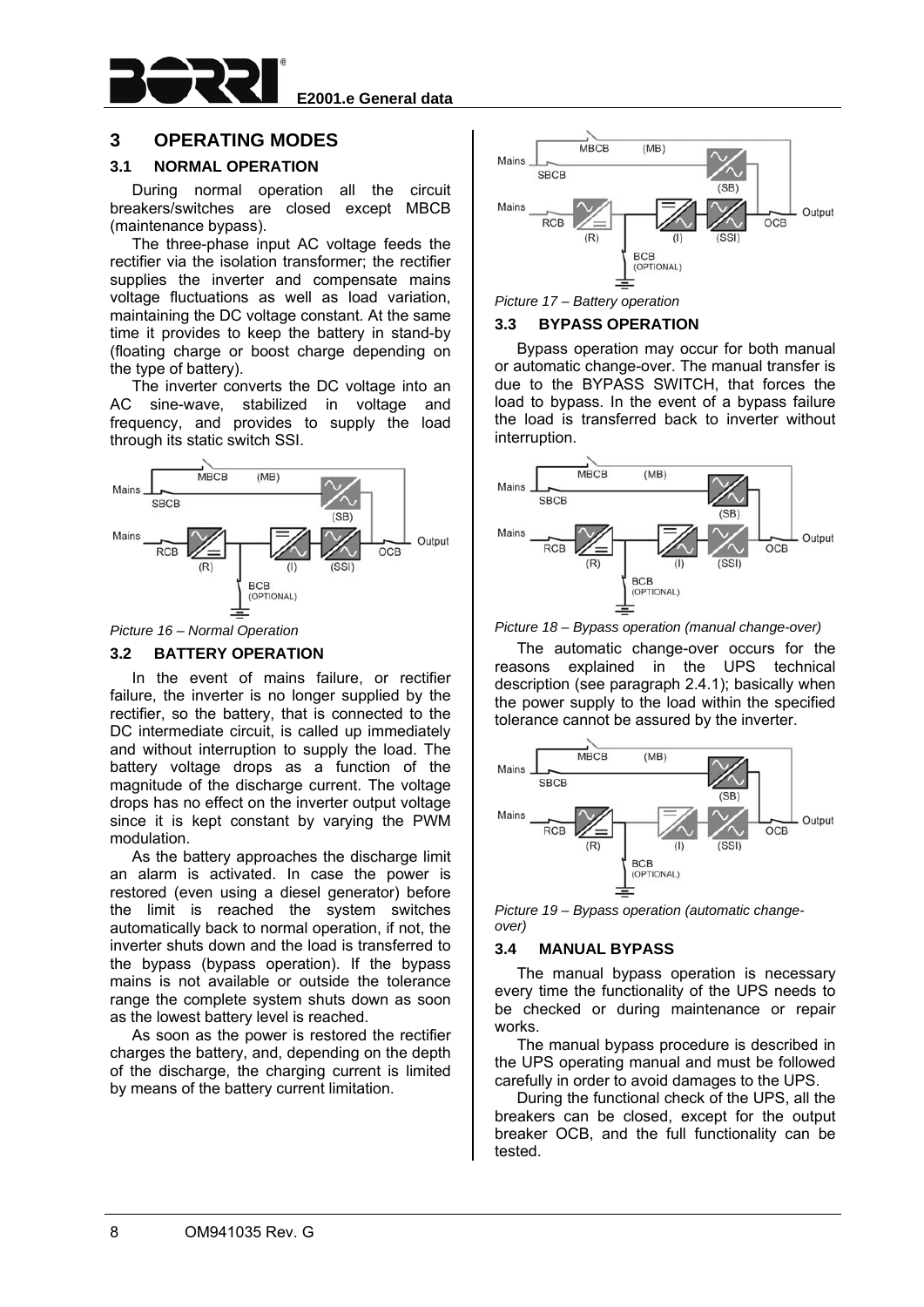



*Picture 20 – Manual Bypass for functional tests* 

During the manual bypass operation for repair or maintenance, the UPS is completely switched off and the load is supplied directly by the bypass mains.



*Picture 21 – Manual Bypass for repair or maintenance works* 

## **4 TECHNICAL CHARACTERISTICS**

For technical characteristics see the attached data sheets (chapter 11).

## **5 PROGRAMMING AND PARAMETER SETTING**

The "setting" menu on the front panel allows to adjust the most important operating parameters for the rectifier, inverter and static bypass.

In alternative the programming can be carried out by a PC connected to the serial port RS232 of the front panel, using the dedicated interface software. At the end of the setting the modified parameters must be memorized in the nonvolatile memory (EEPROM).

Another software suite, specifically designed for the front panel, allows the programming of the signalization LED's and alarm relays.

## **6 ALARMS, STATUS AND SIGNALS**

The alphanumeric display offers a complete diagnostic of the system. Each alarm and status is associated to a code; the alarm codes are stored in the events history.

The display management for the alarms and status, including the history log, is described in the chapter **FRONT PANEL** of the **Operating Manual**.

| List of the status                                                             |                                                                                                                                                                            |  |  |  |
|--------------------------------------------------------------------------------|----------------------------------------------------------------------------------------------------------------------------------------------------------------------------|--|--|--|
| Code                                                                           | Description                                                                                                                                                                |  |  |  |
| S1<br>S <sub>2</sub><br>S2-1<br>$S2-2$<br>$S2-3$<br>S3<br>S4<br>S5<br>S6<br>S7 | Rectifier OK<br>Rectifier ON<br>Floating charge<br>Boost charge<br>Manual charge<br>Battery OK<br>Inverter OK<br>Bypass OK<br>Inverter synchronised<br>Inverter feeds load |  |  |  |
| S8                                                                             | Inverter ON                                                                                                                                                                |  |  |  |

#### **List of the alarms**

| Code       | Description                                  |
|------------|----------------------------------------------|
|            |                                              |
| A1         | Mains fault                                  |
| А2         | Rectifier fuses blown                        |
| A3         | Rectifier high temperature                   |
| Α4         | Rectifier overload                           |
| A5         | Maximum DC voltage                           |
| A6         | Minimum DC voltage                           |
| А7         | Charging fault                               |
| Α8         | Rectifier input CB open                      |
| A9         | Battery CB open                              |
| A10        | Battery discharge                            |
| A11        | <b>Battery low</b>                           |
| A12        | Battery in test                              |
| A13        | <b>Battery fault</b>                         |
| A14        | Inverter input voltage wrong                 |
| A15        | Inverter high temperature                    |
| A16        | Inverter out of tolerance                    |
| A17        | Max. current stop                            |
| A18        | Inverter not synchronised                    |
| A19        | Overload                                     |
| A20<br>A21 | Bypass not available                         |
| A22        | Bypass feeds load<br>Bypass switch activated |
| A23        | Retransfer blocked                           |
| A24        | Fans failure                                 |
| A25        | UPS output CB open                           |
| A26        | Manual bypass CB closed                      |
| A27        | EPO activated                                |
| A28        | Thermal image                                |
| A29        | Short circuit                                |
| A30        | Rectifier control loop error                 |
| A31        | Output voltage out of tolerance              |
| A40        | DC earth fault (option)                      |
| A41        | Rect. output CB open (option)                |
| A42        | Inv. input CB open (option)                  |
| A43        | Bypass CB open (option)                      |
| A44        | QIRA open (option)                           |
| A50        | Programmable                                 |
| A51        | Programmable                                 |
| A52        | Programmable                                 |
| A53        | Programmable                                 |
| A54        | Programmable                                 |
| A55        | Programmable                                 |
| A56        | Programmable                                 |
| A57        | Programmable                                 |
| A58        | Programmable                                 |
| A59        | Programmable                                 |
| A61        | <b>Communication fault</b>                   |
| A62        | Rectifier critical fault                     |
| A63        | Inverter critical fault                      |
| A64        | Common alarm                                 |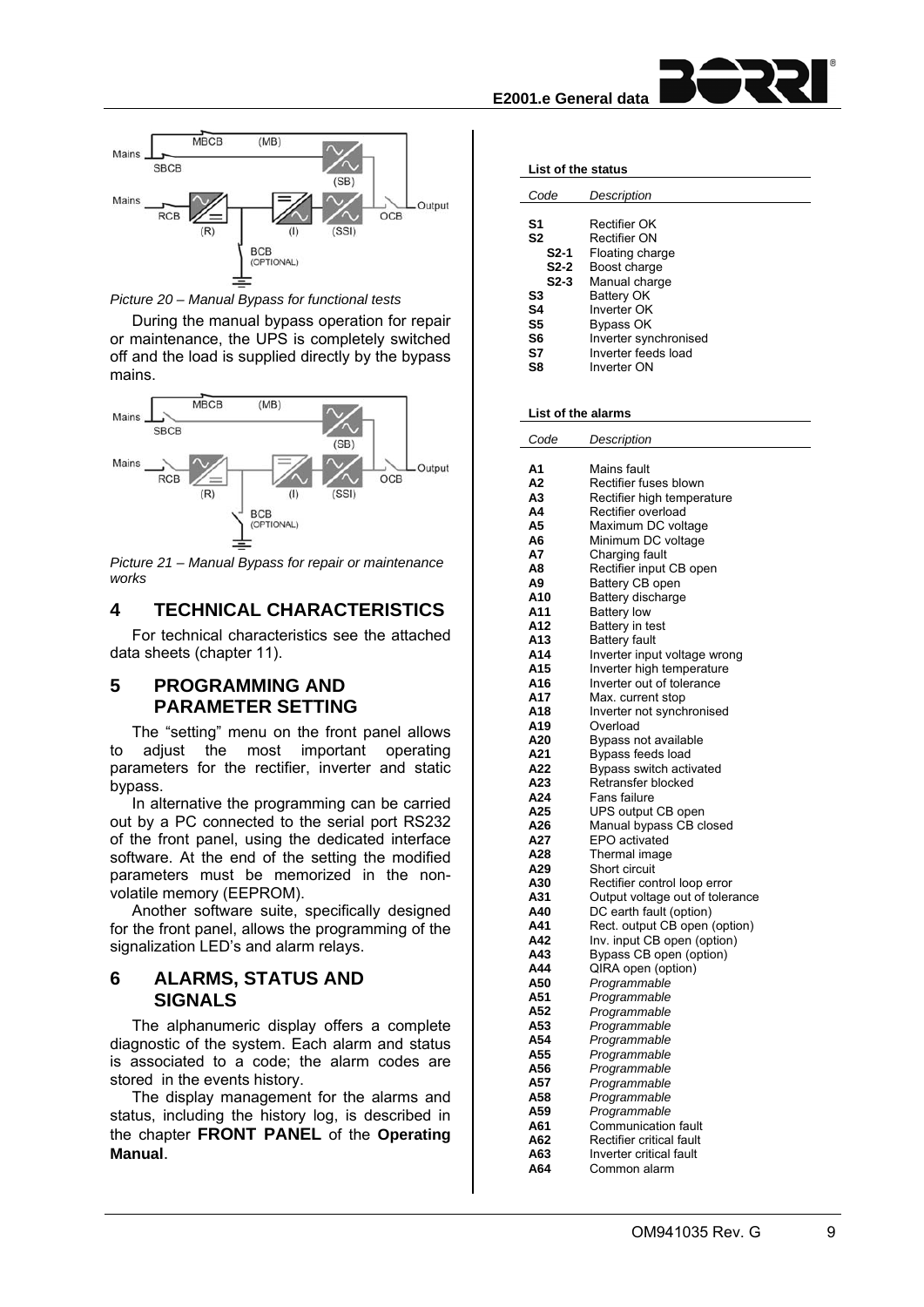

The alarms and status can be remotely transferred by means of SPDT (Single Pole Double Throw) voltage-free relay contacts (OPTION).

#### **ARC #1**

| <b>RELAY</b>    | <b>MEANING</b>      |  |  |
|-----------------|---------------------|--|--|
| RL <sub>1</sub> | Mains fault         |  |  |
| RL <sub>2</sub> | <b>Rectifier OK</b> |  |  |
| RL <sub>3</sub> | Floating charge     |  |  |
| RL4             | Boost charge        |  |  |
| RL5             | Battery CB open     |  |  |
| RL <sub>6</sub> | Charging fault      |  |  |

**ARC #2** 

| <b>RELAY</b>    | <b>MEANING</b>        |  |
|-----------------|-----------------------|--|
| RL <sub>1</sub> | Battery low voltage   |  |
| RL <sub>2</sub> | DC earth fault        |  |
| RL <sub>3</sub> | High temperature      |  |
| RL4             | <b>Inverter OK</b>    |  |
| RL <sub>5</sub> | Inverter synchronized |  |
| RL6             | Inverter feeds load   |  |

| <b>RELAY</b>    | <b>MEANING</b>     |
|-----------------|--------------------|
| RL <sub>1</sub> | Bypass OK          |
| RL <sub>2</sub> | Bypass feeds load  |
| RL <sub>3</sub> | Overload           |
| RL4             | Retransfer blocked |
| RL <sub>5</sub> | Fans failure       |
| RL6             | Common alarm       |

**ARC #3** 

## **7 FRONT PANEL**

The front panel of the UPS, consisting of a four-row alphanumeric display plus 15 function keys, allows the complete monitoring of the UPS status.

The power flow diagram helps to understand the operating status of the UPS.



*Picture 22 – Front panel* 

The front panel main functions are:

- Show all the relevant input and output current, voltage and frequency measures
- Show all the alarms and status of the UPS

Show the events history

The following remote connections are also available:

1. Through an RS232 protocol

2. Through a ModBus RS485 protocol

The relay cards and the signalisations by LED's can be programmed by a dedicated software interface.

The front panel can also be set in "transparent" mode to connect a PC to the rectifier or inverter microprocessors in order to check and/or adjust all the operating variables.

The following table show the standard Led's signalizations:

| LED | <b>Signalling</b>             | Color         |
|-----|-------------------------------|---------------|
| 10  | <b>Mains Fault</b>            | <b>RED</b>    |
| 11  | Rectifier fuses blown         | <b>RED</b>    |
| 12  | Rectifier high<br>temperature | <b>RED</b>    |
| 13  | <b>Rectifier Overload</b>     | <b>ORANGE</b> |
| 14  | Maximum DC voltage            | <b>RED</b>    |
| 15  | Battery discharging           | <b>ORANGE</b> |
| 16  | Battery CB open               | <b>RED</b>    |
| 17  | <b>Battery OK</b>             | <b>GREEN</b>  |
| 18  | <b>Floating Charge</b>        | <b>GREEN</b>  |
| 19  | Spare                         |               |
| 20  | <b>Inverter OK</b>            | <b>GREEN</b>  |
| 21  | Inverter feeds load           | <b>GREEN</b>  |
| 22  | Inverter synchronized         | <b>GREEN</b>  |
| 23  | <b>Bypass Ok</b>              | <b>GREEN</b>  |
| 24  | Bypass feeds load             | <b>ORANGE</b> |
| 25  | Overload                      | <b>ORANGE</b> |
| 26  | <b>Fans Failure</b>           | <b>ORANGE</b> |
| 27  | DC Voltage out tol            | <b>RED</b>    |
| 28  | <b>High Temp</b>              | <b>RED</b>    |
| 29  | Retransfer block              | <b>RED</b>    |

## **8 PARALLEL REDUNDANT OPERATION**

The parallel system consists of "n" (up to 4) units, which are equipped like standard units. Only the manual bypass can be external and unique for all the units (on request).

On each inverter one extra PCB (RPI-BUSCAN), that provides the parallel redundant functions, is installed.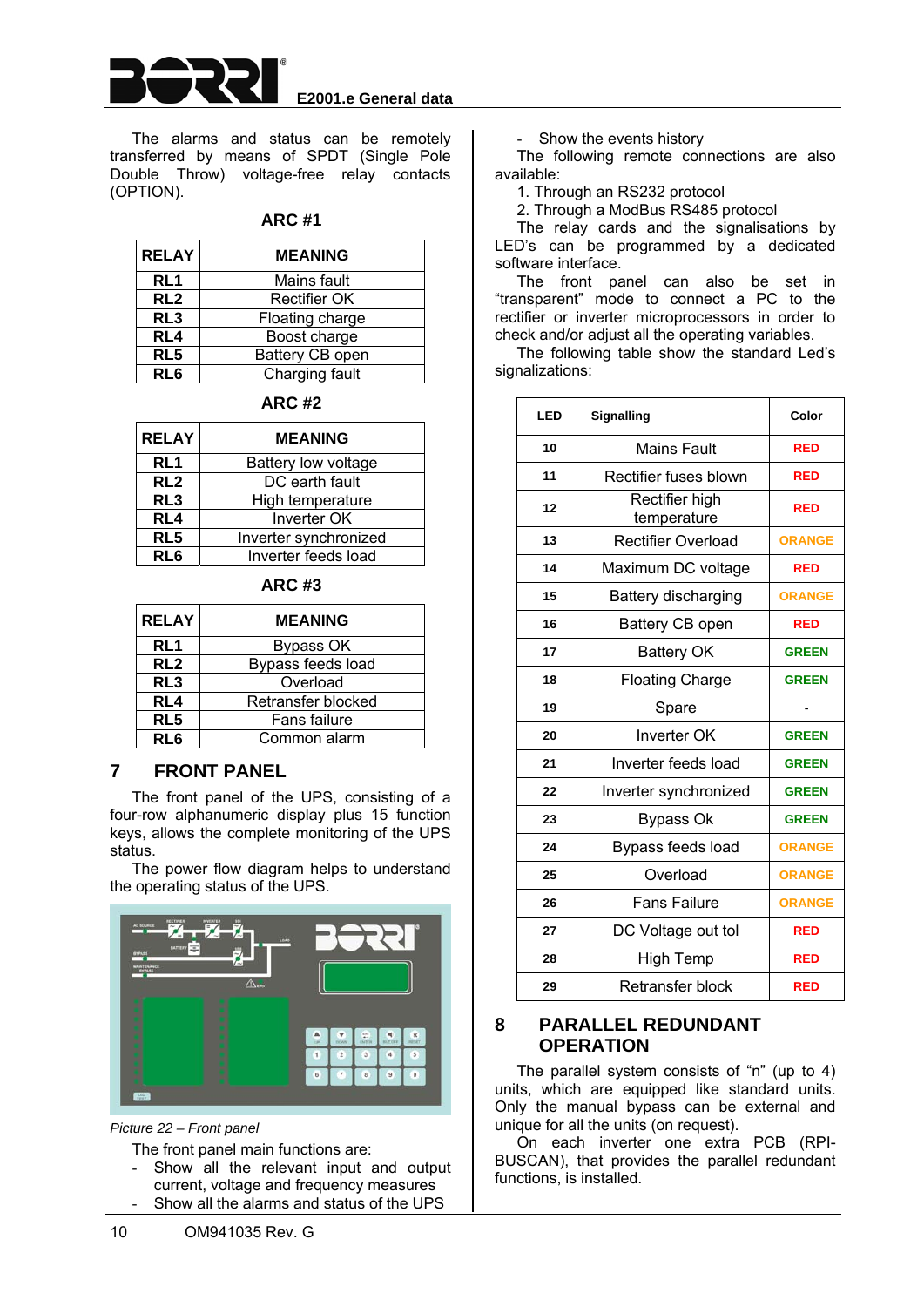In addition to the standard functions as uninterruptible power supply, total power control and protection of the load from mains distortion, the parallel redundant system guarantees an uninterrupted power supply even in case of an internal failure in one of the inverters. This is possible because all units are constantly in operation and feed the load in parallel at "total load / n", where "n" is the number of the UPS.

The AC automatic current sharing control equalizes the currents of the "n" inverters and reduces the total unbalance to less than 10%, under all load conditions. The load is supplied by the inverters in parallel for an instantaneous overload up to "n x 200%" of the nominal load of a single unit.

In case of failure in one unit, the other units supply the load. The load is supplied by the static bypass only when the redundancy logic, that can be set by a dedicated software program, is no longer satisfied.



*Picture 23 – Parallel redundant configuration (double battery)* 

In case of parallel redundant system with single battery bank (common DC bus) the rectifiers can be equipped with an additional parallel board that controls the current sharing on the DC bus.

In this case the rectifiers are connected by means of a communication cable, through which all the information necessary for the current sharing and the alarms management are exchanged.

During the floating charge each rectifier supplies the 50% of the total load (Active Current Sharing), therefore in case of failure of one unit the load is supplied by the remaining rectifier without affecting the DC bus-bar.

During a mains failure the batteries supply the necessary energy.

The battery charging cycle is automatically started upon the mains return; during the current limitation phase (operation as current generator) the current is completely supplied by the rectifier

# **E2001.e General data**

#1, whereas the rectifier #2 follows the DC busbar voltage without supplying any current. In case of failure of the rectifier #1 the load is supplied by the rectifier #2, still operative, without affecting the DC bus-bar. At the end of the current limitation phase the Active Current Sharing control is restored.

In case two batteries are connected to the DC bus-bar the recharge is carried out limiting the battery that absorbs the highest current.



*Picture 24 – Parallel redundant configuration (single battery)* 

## **9 DESIGN STANDARDS**

| Quality / Environment   |   | ISO 9001:2000    |
|-------------------------|---|------------------|
| Inverter basic standard |   | EN 62040         |
| <b>EMC</b> standard     |   | EN 61000-6-2     |
|                         |   | EN 61000-6-4     |
| Performances            |   | EN 62040-3       |
| Power transformers      |   | <b>IEC 60076</b> |
| Low voltage switchgear  |   | IEC 60439        |
|                         |   | CEI 60947-2      |
| Cables                  |   | CEI 20-38        |
|                         |   | CEI 20-22        |
|                         |   | CEI 20-14        |
| Safety                  | ٠ | EN 50178         |
|                         |   | EN 62040-1       |
| Protection degree       |   | <b>IEC 60529</b> |
| Mechanical              |   | EN 60439-1       |
|                         |   | EN 62040-1       |
| Semiconductors          |   | EN 60146         |
| Protection devices      |   | EN 60127         |
| Contactors              |   | EN 60947-4       |
| Lamps                   |   | EN 60945-5       |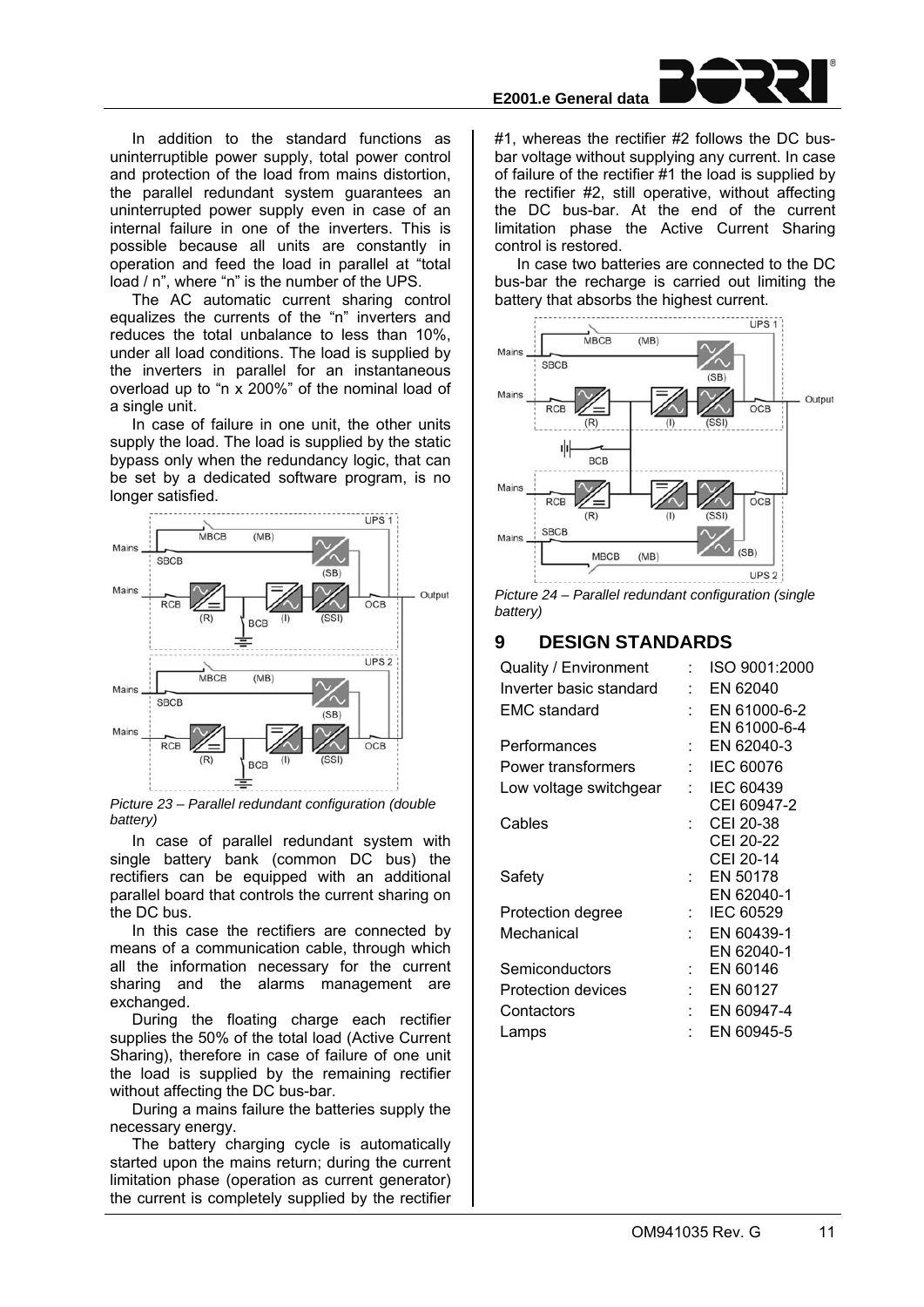

## **10 MECHANICAL LAYOUT**

The following drawings are given as examples of mechanical layout for the inverter series E2001.e. Width and depth varies according to the voltage and current ratings; further details are given in the datasheet.

#### Version 1 : **IP20**





### Version 2 : **IP31**



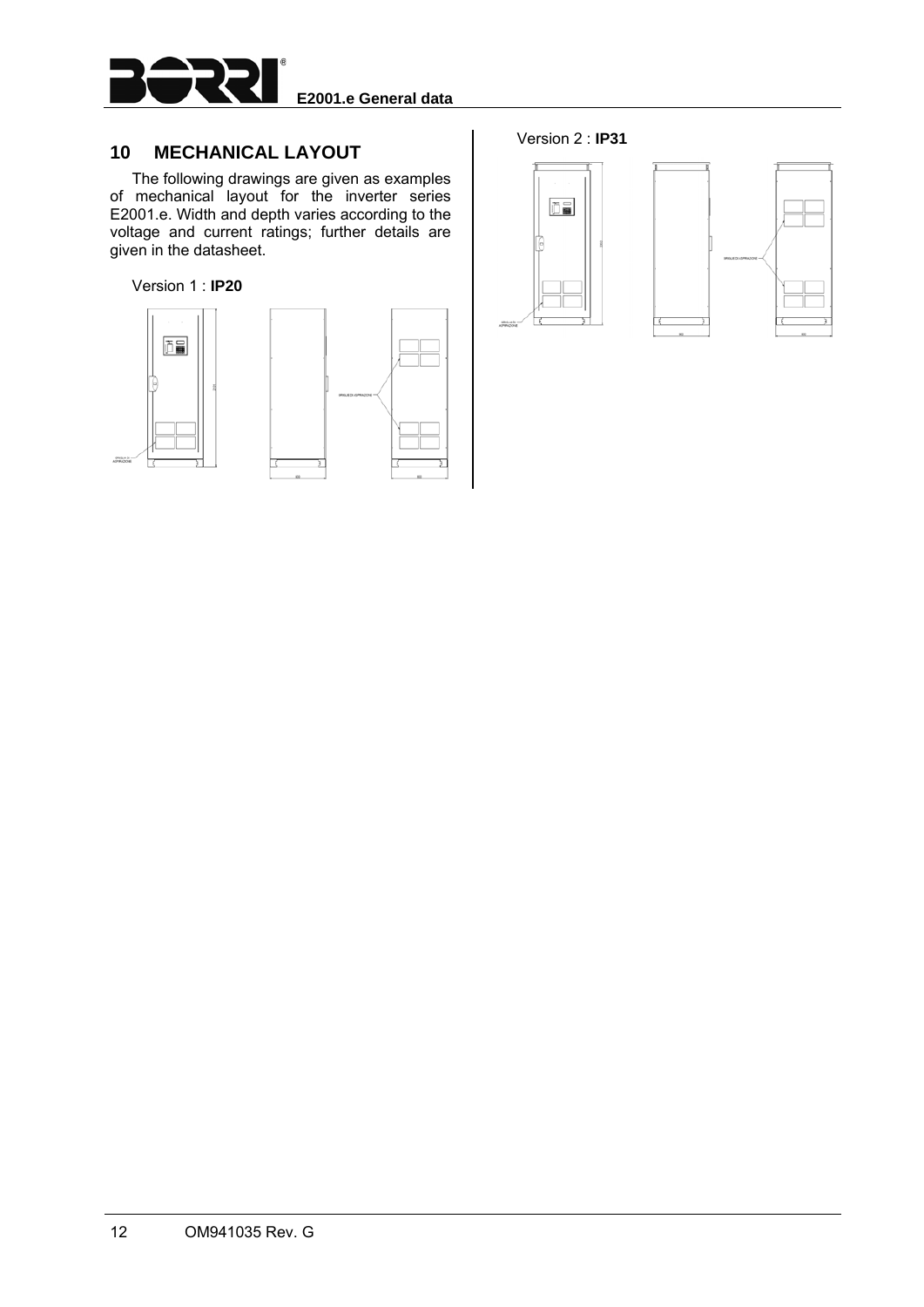<u> 15555</u>

## **11 DATASHEETS**

## **11.1 UPS 110VDC / 115VAC**

| E2001.e 110Vdc/115Vac - SIZE (kVA)                                  |      | 5                                                                           | 10                                 | 15                                                                                          | 20                           | 30        | 40                                                          | 50        |  |  |
|---------------------------------------------------------------------|------|-----------------------------------------------------------------------------|------------------------------------|---------------------------------------------------------------------------------------------|------------------------------|-----------|-------------------------------------------------------------|-----------|--|--|
|                                                                     |      |                                                                             | <b>ELECTRICAL DATA - GENERAL</b>   |                                                                                             |                              |           |                                                             |           |  |  |
| Nominal input voltage (Vac)                                         |      |                                                                             |                                    | $380 - 400 - 415$ (selectable) +/- 10%                                                      |                              |           |                                                             |           |  |  |
| Input frequency (Hz)                                                |      |                                                                             |                                    |                                                                                             | 50-60 (selectable) +/- 10%   |           |                                                             |           |  |  |
| <b>Output voltage (Vac)</b>                                         |      |                                                                             |                                    | 110 - 115 - 120 (selectable) +/- 1%                                                         |                              |           |                                                             |           |  |  |
| <b>Output frequency (Hz)</b>                                        |      | 50-60 (selectable) +/- 4% (programmable)                                    |                                    |                                                                                             |                              |           |                                                             |           |  |  |
| Output power @ p.f. 0,8 (kVA)                                       |      | 5                                                                           | 10                                 | 15                                                                                          | 20                           | 30        | 40                                                          | 50        |  |  |
| Output power @ p.f. 1 (kW)                                          |      | 4                                                                           | 8                                  | 12                                                                                          | 16                           | 24        | 32                                                          | 40        |  |  |
|                                                                     | 25%  | $\geq 54$                                                                   | $\geq 55$                          | $\geq 56$                                                                                   | $\geq 57$                    | $\geq 57$ | $\geq 58$                                                   | $\geq 59$ |  |  |
| <b>Efficiency at nominal load</b>                                   | 50%  | $\geq 62$                                                                   | $\geq 63$                          | $\geq 63$                                                                                   | $\geq 71$                    | $\geq 71$ | $\geq 73$                                                   | $\geq 74$ |  |  |
|                                                                     | 75%  | $\geq 68$                                                                   | $\geq 68$                          | $\geq 69$                                                                                   | $\geq 74$                    | $\geq 74$ | $\geq 75$                                                   | $\geq 78$ |  |  |
|                                                                     | 100% | $\geq 76$                                                                   | $\geq 77$                          | $\geq 77$                                                                                   | $\geq 79$                    | $\geq 81$ | $\geq 81$                                                   | $\geq 82$ |  |  |
| Heat dissipation @ nominal load<br>- Kw                             |      | 1,40                                                                        | 2,67                               | 4,01                                                                                        | 4,80                         | 6,30      | 8,44                                                        | 9,82      |  |  |
|                                                                     |      |                                                                             |                                    | Active load sharing (CAN-BUS connection)                                                    |                              |           |                                                             |           |  |  |
| <b>Parallel redundant configuration</b>                             |      |                                                                             |                                    |                                                                                             | Up to 4 units                |           |                                                             |           |  |  |
|                                                                     |      |                                                                             | <b>ELECTRICAL DATA - RECTIFIER</b> |                                                                                             |                              |           |                                                             |           |  |  |
| Nominal input voltage (Vac)<br>380 - 400 - 415 (selectable) +/- 10% |      |                                                                             |                                    |                                                                                             |                              |           |                                                             |           |  |  |
| Input frequency (Hz)                                                |      |                                                                             |                                    |                                                                                             | 50-60 (selectable) +/- 10%   |           |                                                             |           |  |  |
| Input short circuit current (kA rms)<br>(@ 400Vac, IEC standard)    |      |                                                                             |                                    |                                                                                             | $\leq$ 16 (other on request) |           |                                                             |           |  |  |
| Max. Input power (kVA)<br>(@ 100% load, nominal input)              |      | 8,4                                                                         | 16,9                               | 25,3                                                                                        | 33,3                         | 48,9      | 65,2                                                        | 80,6      |  |  |
| Input current distortion (THD)<br>(@100% load, nominal input)       |      |                                                                             |                                    | $\leq$ 27% with 6 pulses bridge (standard)<br>$\leq$ 12% with 12 pulses bridge (on request) |                              |           | $\leq$ 6% with 12 pulses plus input THD filter (on request) |           |  |  |
| Input power factor<br>(@100% load, nominal input)                   |      |                                                                             |                                    | $\geq$ 0,75 (No manual charge provided)                                                     |                              |           |                                                             |           |  |  |
| <b>Output voltage (Vdc)</b>                                         |      |                                                                             |                                    |                                                                                             |                              |           |                                                             |           |  |  |
| - Nominal                                                           |      |                                                                             |                                    |                                                                                             | 110                          |           |                                                             |           |  |  |
| - Floating charge                                                   |      |                                                                             |                                    | $1,4\div 1,5$ V/cell for NiCd battery (Adjustable)                                          |                              |           | 2,2÷2,3 V/cell for Lead acid battery (Adjustable)           |           |  |  |
| - Boost charge                                                      |      |                                                                             |                                    | 1,5÷1,65 V/cell for NiCd battery (Adjustable)                                               |                              |           | 2,4÷2,45 V/cell for Lead acid battery (Adjustable)          |           |  |  |
| - Manual (equalizing) charge                                        |      | up to 2,7 V/cell for Lead acid battery<br>up to 1,7 V/cell for NiCd battery |                                    |                                                                                             |                              |           |                                                             |           |  |  |
|                                                                     |      |                                                                             |                                    | Forced boost push button (on request)                                                       |                              |           | Thermal compensation for lead acid battery (on request)     |           |  |  |
| Output ripple (% rms)                                               |      |                                                                             |                                    |                                                                                             | $\leq$ 2 (other on request)  |           |                                                             |           |  |  |
| Rated output current (A)                                            |      | 50                                                                          | 100                                | 150                                                                                         | 200                          | 300       | 400                                                         | 500       |  |  |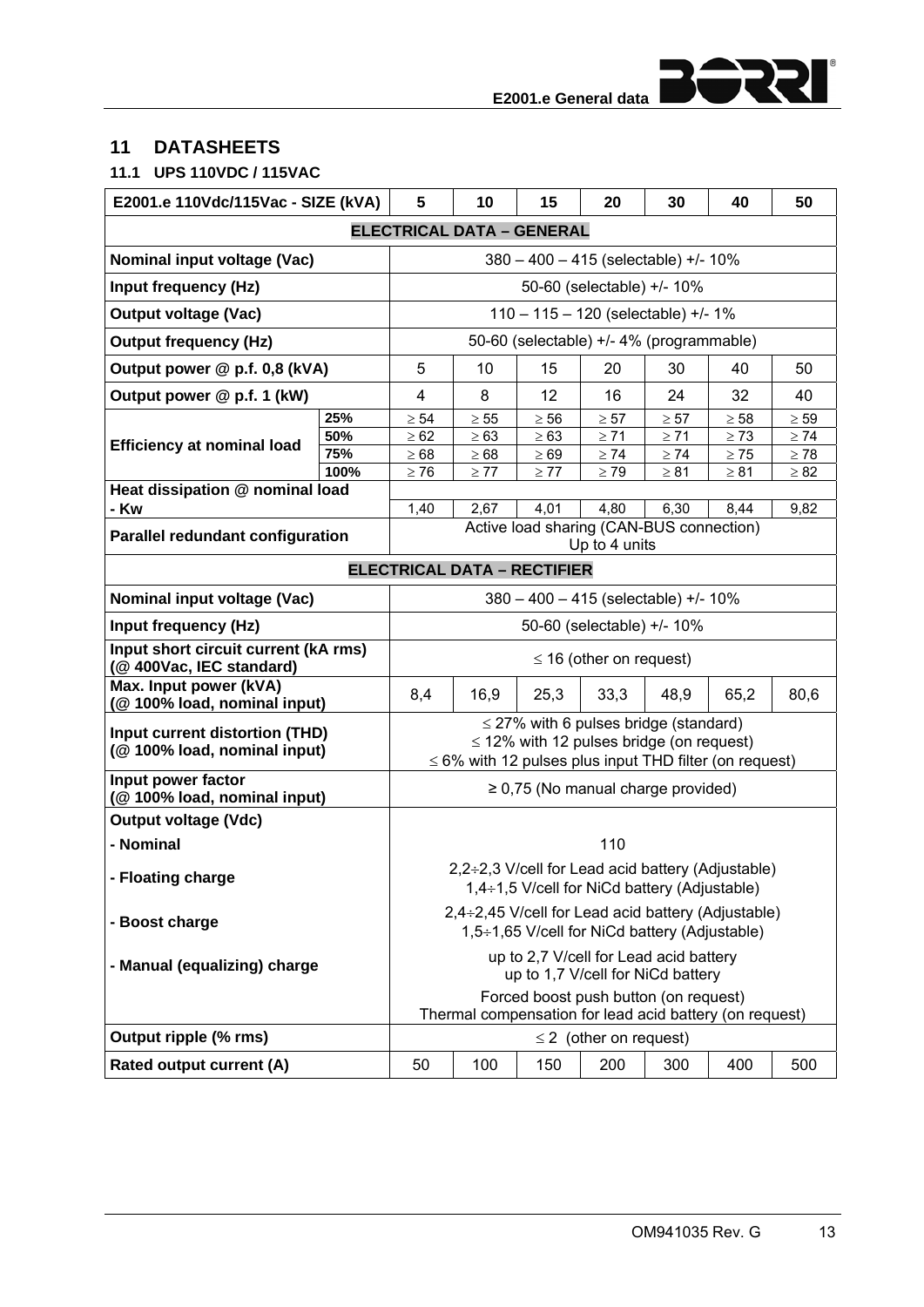

| E2001.e 110Vdc/115Vac - SIZE (kVA)      |                                        | 5                                                                           | 10                                                        | 15                                              | 20                          | 30  | 40  | 50  |  |  |  |
|-----------------------------------------|----------------------------------------|-----------------------------------------------------------------------------|-----------------------------------------------------------|-------------------------------------------------|-----------------------------|-----|-----|-----|--|--|--|
|                                         |                                        |                                                                             | <b>ELECTRICAL DATA - INVERTER</b>                         |                                                 |                             |     |     |     |  |  |  |
| Input voltage range (Vdc)               |                                        |                                                                             |                                                           |                                                 | $90 \div 160$               |     |     |     |  |  |  |
| <b>Output voltage (Vac)</b>             |                                        |                                                                             |                                                           | 110 - 115 - 120 (selectable) +/- 1%             |                             |     |     |     |  |  |  |
| <b>Output frequency (Hz)</b>            |                                        |                                                                             |                                                           |                                                 | 50-60 (selectable)          |     |     |     |  |  |  |
| <b>Output frequency stability (Hz)</b>  |                                        |                                                                             |                                                           |                                                 |                             |     |     |     |  |  |  |
| - Free running quartz oscillator        |                                        | $+/- 0,001$                                                                 |                                                           |                                                 |                             |     |     |     |  |  |  |
| - Inv. Synchronized with mains          |                                        | +/- 2 (programmable)                                                        |                                                           |                                                 |                             |     |     |     |  |  |  |
| Output current @ 115Vac (A)             |                                        |                                                                             |                                                           |                                                 |                             |     |     |     |  |  |  |
|                                         | $- p.f. 1$                             | 34                                                                          | 69                                                        | 104                                             | 139                         | 208 | 278 | 347 |  |  |  |
|                                         | $- p.f. 0,8$                           | 43                                                                          | 86                                                        | 130                                             | 173                         | 260 | 347 | 434 |  |  |  |
| <b>Output harmonic distortion (THD)</b> |                                        |                                                                             |                                                           |                                                 |                             |     |     |     |  |  |  |
| - Linear load                           |                                        |                                                                             |                                                           |                                                 | $< 2\%$                     |     |     |     |  |  |  |
| - Not linear load (75% Pn, CF=3:1)      |                                        |                                                                             |                                                           |                                                 | < 5%                        |     |     |     |  |  |  |
| Overload capability (p.f. 0,8)          |                                        |                                                                             | 125% Pn for 10', 150% Pn for 1', 200% In for 100ms        |                                                 |                             |     |     |     |  |  |  |
| <b>Short circuit current (A)</b>        |                                        | 68                                                                          | 136                                                       | 208                                             | 276                         | 416 | 554 | 694 |  |  |  |
| <b>Short circuit protection</b>         |                                        |                                                                             | Inverter stop after 5 seconds (according to EN62040-3)    | 200% In for 100ms, then 125% In                 |                             |     |     |     |  |  |  |
| Output voltage static stability         |                                        |                                                                             |                                                           |                                                 | $+/- 1%$                    |     |     |     |  |  |  |
| <b>Output voltage</b>                   | $0 - 50%$                              |                                                                             |                                                           | $+/- 5%$<br>With recovery at +/- 1% within 40ms |                             |     |     |     |  |  |  |
| dynamic stability                       | 0% - 100%                              |                                                                             |                                                           | With recovery at +/- 2% within 40ms             | $+/- 8%$                    |     |     |     |  |  |  |
|                                         | <b>ELECTRICAL DATA - STATIC BYPASS</b> |                                                                             |                                                           |                                                 |                             |     |     |     |  |  |  |
| <b>Automatic static bypass</b>          |                                        |                                                                             |                                                           |                                                 | Electronic thyristor switch |     |     |     |  |  |  |
| Nominal input voltage (Vac)             |                                        |                                                                             |                                                           | 110 - 115 - 120 (selectable) +/- 20%            |                             |     |     |     |  |  |  |
| Input frequency (Hz)                    |                                        |                                                                             |                                                           | 50-60 (selectable) +/- 4% (programmable)        |                             |     |     |     |  |  |  |
| Overload capability (p.f. 0,8)          |                                        |                                                                             | 150% Pn continuous, 200% Pn for 10', 2000% In for 1 cycle |                                                 |                             |     |     |     |  |  |  |
| <b>Static bypass protection</b>         |                                        |                                                                             |                                                           |                                                 | Fast acting fuse            |     |     |     |  |  |  |
| Transfer INV $\rightarrow$ BYPASS       |                                        |                                                                             |                                                           |                                                 |                             |     |     |     |  |  |  |
| - Sensing and transfer time             |                                        | $<$ $\frac{1}{4}$ cycle                                                     |                                                           |                                                 |                             |     |     |     |  |  |  |
| - Commutation time                      |                                        |                                                                             |                                                           |                                                 | < 1ms                       |     |     |     |  |  |  |
| Retransfer INV $\rightarrow$ BYPASS     |                                        |                                                                             |                                                           |                                                 |                             |     |     |     |  |  |  |
| - Sensing and transfer time             |                                        | 0 seconds (controlled)<br>Block on mains after 6 commutation in 2 minutes   |                                                           |                                                 |                             |     |     |     |  |  |  |
| <b>Manual bypass</b>                    |                                        | With electric security and without interruption<br>(Make Before Break type) |                                                           |                                                 |                             |     |     |     |  |  |  |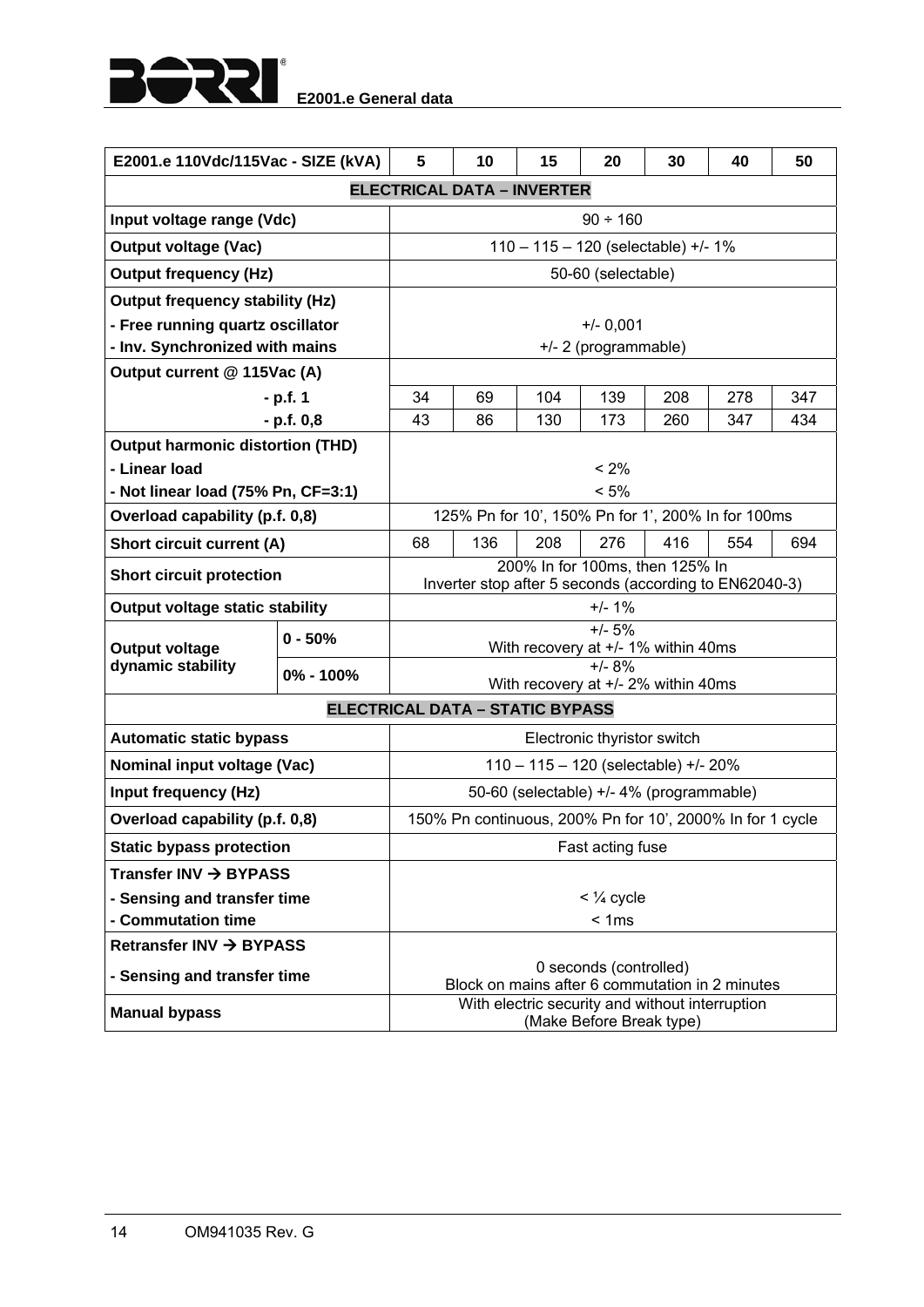

| E2001.e 110Vdc/115Vac - SIZE (kVA)                       | 5                                      | 10         | 15  | 20                                                                                               | 30   | 40  | 50          |  |  |  |
|----------------------------------------------------------|----------------------------------------|------------|-----|--------------------------------------------------------------------------------------------------|------|-----|-------------|--|--|--|
|                                                          | <b>ENVIRONMENTAL DATA</b>              |            |     |                                                                                                  |      |     |             |  |  |  |
| <b>Acoustic noise level</b><br>(according EN 50091) - dB | < 67                                   |            |     | < 70                                                                                             |      |     | < 72        |  |  |  |
| EMI                                                      |                                        |            |     | EN 61000-6-2 / EN 61000-6-4                                                                      |      |     |             |  |  |  |
| <b>Operating Temperature (°C)</b>                        |                                        |            |     | $-10$ $+40$                                                                                      |      |     |             |  |  |  |
| Storage Temperature (°C)                                 |                                        |            |     | $-20$ $+70$                                                                                      |      |     |             |  |  |  |
| <b>Relative Humidity (non condens.)</b>                  |                                        |            |     | < 95% (with tropicalization on request)                                                          |      |     |             |  |  |  |
| <b>Ventilation</b>                                       |                                        |            |     | Forced (redundant fans on request)                                                               |      |     |             |  |  |  |
| Altitude (mt. above see level)                           | < 2000 (de-rating according EN62040-3) |            |     |                                                                                                  |      |     |             |  |  |  |
| <b>MECHANICAL DATA</b>                                   |                                        |            |     |                                                                                                  |      |     |             |  |  |  |
| Protection degree (IEC60529)                             |                                        |            |     | IP 20 (other on request)                                                                         |      |     |             |  |  |  |
| Painting colour and type                                 |                                        |            |     | RAL 7035, $\geq 60 \mu m$ (others on request)                                                    |      |     |             |  |  |  |
| Dimensions (mm)                                          |                                        |            |     |                                                                                                  |      |     |             |  |  |  |
| w<br>D                                                   |                                        | 800<br>800 |     | 800                                                                                              | 1400 |     | 1800<br>800 |  |  |  |
| н                                                        |                                        | 2100       |     | 2100                                                                                             |      |     | 2100        |  |  |  |
| <b>Weights (Kg)</b>                                      | 450                                    | 500        | 600 | 650                                                                                              | 820  | 900 | 1000        |  |  |  |
| Input/output cable connection                            |                                        |            |     | Bottom Side (Top Side on Request)                                                                |      |     |             |  |  |  |
| <b>Transport</b>                                         |                                        |            |     | Base provided: for forklift handling<br>(for lifting belts and load balancing hooks -on request) |      |     |             |  |  |  |
| <b>Transport mechanical stress</b>                       |                                        |            |     | According to EN 62040-1 Restricted                                                               |      |     |             |  |  |  |
| <b>Installation</b>                                      |                                        |            |     | 30 cm from ceiling<br>Air inlet from the front. Air outlet from the top and rear                 |      |     |             |  |  |  |
| <b>Accessibility</b>                                     |                                        |            |     | Front (rear for fans access)                                                                     |      |     |             |  |  |  |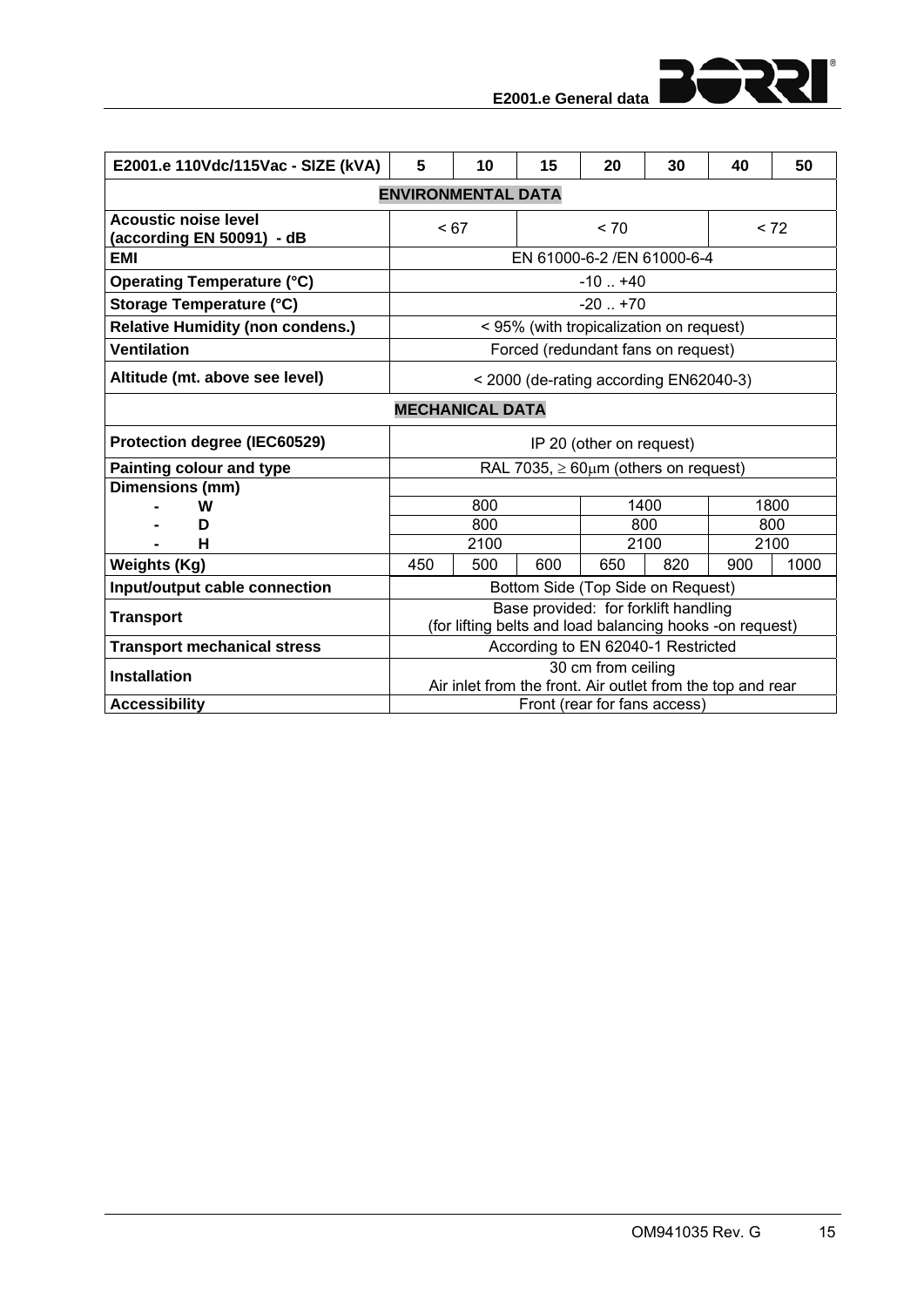

## **11.2 UPS 110VDC / 230VAC**

| E2001.e 110Vdc/230Vac - SIZE (kVA)                               |      | 5                                                                                      | 10                                 | 15        | 20                                                                                          | 30        | 40                                                           | 50        |  |  |
|------------------------------------------------------------------|------|----------------------------------------------------------------------------------------|------------------------------------|-----------|---------------------------------------------------------------------------------------------|-----------|--------------------------------------------------------------|-----------|--|--|
|                                                                  |      |                                                                                        | <b>ELECTRICAL DATA - GENERAL</b>   |           |                                                                                             |           |                                                              |           |  |  |
| Nominal input voltage (Vac)                                      |      |                                                                                        |                                    |           | $380 - 400 - 415$ (selectable) +/- 10%                                                      |           |                                                              |           |  |  |
| Input frequency (Hz)                                             |      |                                                                                        |                                    |           | 50-60 (selectable) +/- 10%                                                                  |           |                                                              |           |  |  |
| <b>Output voltage (Vac)</b>                                      |      |                                                                                        |                                    |           | $220 - 230 - 240$ (selectable) +/- 1%                                                       |           |                                                              |           |  |  |
| <b>Output frequency (Hz)</b>                                     |      | 50-60 (selectable) +/- 4% (programmable)                                               |                                    |           |                                                                                             |           |                                                              |           |  |  |
| Output power @ p.f. 0,8 (kVA)                                    |      | 5                                                                                      | 10                                 | 15        | 20                                                                                          | 30        | 40                                                           | 50        |  |  |
| Output power @ p.f. 1 (kW)                                       |      | 4                                                                                      | 8                                  | 12        | 16                                                                                          | 24        | 32                                                           | 40        |  |  |
|                                                                  | 25%  | $\geq 54$                                                                              | $\geq 55$                          | $\geq 56$ | $\geq 57$                                                                                   | $\geq 57$ | $\geq 58$                                                    | $\geq 59$ |  |  |
| <b>Efficiency at nominal load</b>                                | 50%  | $\geq 62$                                                                              | $\geq 63$                          | $\geq 63$ | $\geq 71$                                                                                   | $\geq 71$ | $\geq 73$                                                    | $\geq 74$ |  |  |
|                                                                  | 75%  | $\geq 68$                                                                              | $\geq 68$                          | $\geq 69$ | $\geq 74$                                                                                   | $\geq 74$ | $\geq 75$                                                    | $\geq 78$ |  |  |
|                                                                  | 100% | $\geq 76$                                                                              | $\geq 77$                          | $\geq 77$ | $\geq 79$                                                                                   | $\geq 81$ | $\geq 81$                                                    | $\geq 82$ |  |  |
| Heat dissipation @ nominal load                                  |      | 1,40                                                                                   |                                    |           |                                                                                             | 6,30      |                                                              |           |  |  |
| - Kw                                                             |      |                                                                                        | 2,67                               | 4,01      | 4,80<br>Active load sharing (CAN-BUS connection)                                            |           | 8,44                                                         | 9,82      |  |  |
| <b>Parallel redundant configuration</b>                          |      |                                                                                        |                                    |           | Up to 4 units                                                                               |           |                                                              |           |  |  |
|                                                                  |      |                                                                                        | <b>ELECTRICAL DATA - RECTIFIER</b> |           |                                                                                             |           |                                                              |           |  |  |
| Nominal input voltage (Vac)                                      |      | $380 - 400 - 415$ (selectable) +/- 10%                                                 |                                    |           |                                                                                             |           |                                                              |           |  |  |
| Input frequency (Hz)                                             |      |                                                                                        |                                    |           | 50-60 (selectable) +/- 10%                                                                  |           |                                                              |           |  |  |
| Input short circuit current (kA rms)<br>(@ 400Vac, IEC standard) |      | $\leq$ 16 (other on request)                                                           |                                    |           |                                                                                             |           |                                                              |           |  |  |
| Max. Input power (kVA)<br>(@ 100% load, nominal input)           |      | 8,4                                                                                    | 16,9                               | 25,3      | 33,3                                                                                        | 48,3      | 65,2                                                         | 80,6      |  |  |
| Input current distortion (THD)<br>(@ 100% load, nominal input)   |      |                                                                                        |                                    |           | $\leq$ 27% with 6 pulses bridge (standard)<br>$\leq$ 12% with 12 pulses bridge (on request) |           | $\leq 6\%$ with 12 pulses plus input THD filter (on request) |           |  |  |
| Input power factor<br>(@ 100% load, nominal input)               |      |                                                                                        |                                    |           | $\geq$ 0,75 (No manual charge provided)                                                     |           |                                                              |           |  |  |
| <b>Output voltage (Vdc)</b>                                      |      |                                                                                        |                                    |           |                                                                                             |           |                                                              |           |  |  |
| - Nominal                                                        |      |                                                                                        |                                    |           | 110                                                                                         |           |                                                              |           |  |  |
| - Floating charge                                                |      |                                                                                        |                                    |           | 1,4÷1,5 V/cell for NiCd battery (Adjustable)                                                |           | $2,2\div 2,3$ V/cell for Lead acid battery (Adjustable)      |           |  |  |
| - Boost charge                                                   |      |                                                                                        |                                    |           | 1,5÷1,65 V/cell for NiCd battery (Adjustable)                                               |           | 2,4÷2,45 V/cell for Lead acid battery (Adjustable)           |           |  |  |
| - Manual (equalizing) charge                                     |      | up to 2,7 V/cell for Lead acid battery<br>up to 1,7 V/cell for NiCd battery            |                                    |           |                                                                                             |           |                                                              |           |  |  |
|                                                                  |      |                                                                                        |                                    |           | Forced boost push button (on request)                                                       |           |                                                              |           |  |  |
| Output ripple (% rms)                                            |      | Thermal compensation for lead acid battery (on request)<br>$\leq$ 2 (other on request) |                                    |           |                                                                                             |           |                                                              |           |  |  |
| Rated output current (A)                                         |      | 50                                                                                     | 100                                | 150       | 200                                                                                         | 300       | 400                                                          | 500       |  |  |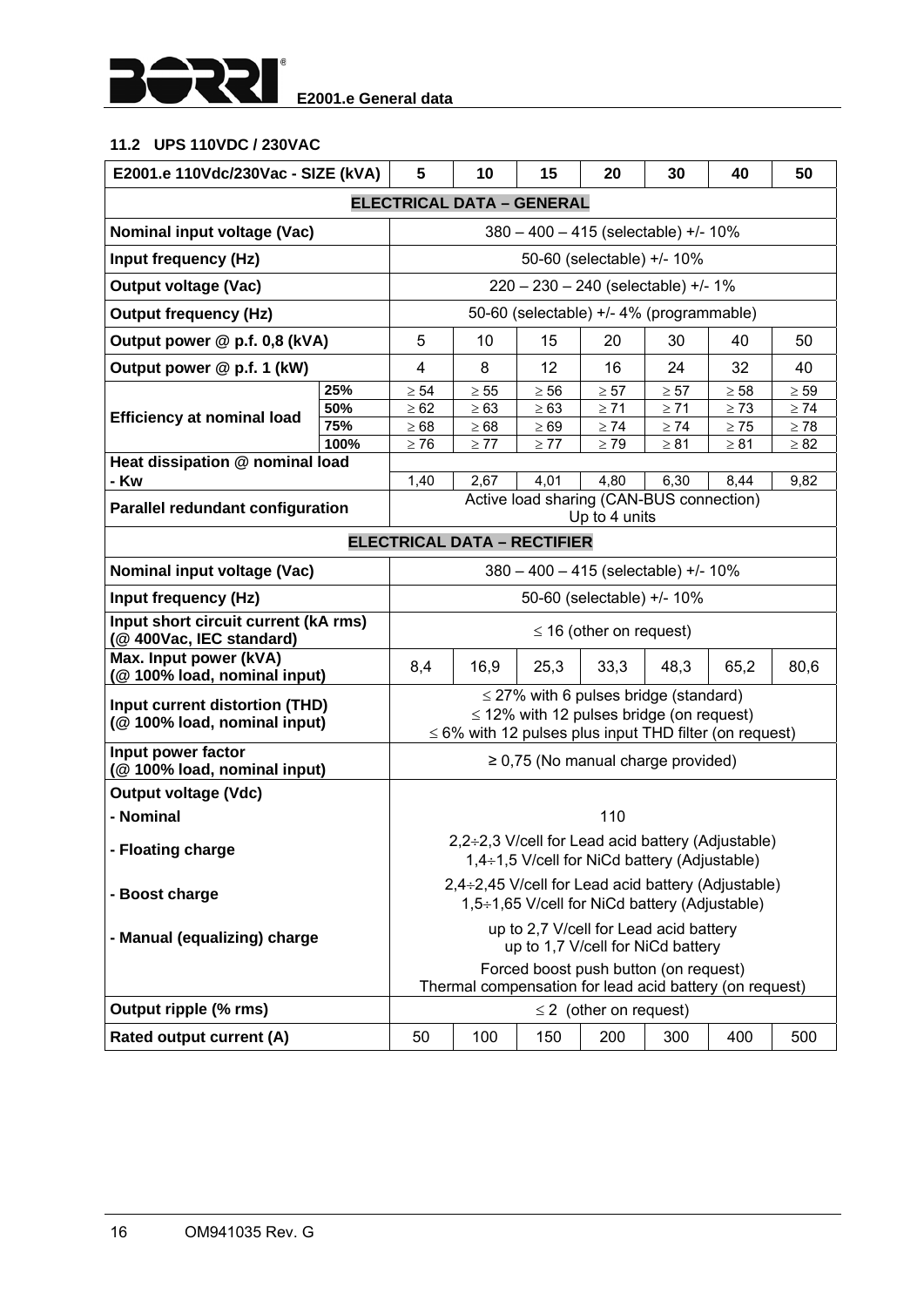| E2001.e 110Vdc/230Vac - SIZE (kVA)      |              | 5                                                                              | 10                                                        | 15                                       | 20                          | 30  | 40  | 50  |  |  |  |
|-----------------------------------------|--------------|--------------------------------------------------------------------------------|-----------------------------------------------------------|------------------------------------------|-----------------------------|-----|-----|-----|--|--|--|
|                                         |              |                                                                                | <b>ELECTRICAL DATA - INVERTER</b>                         |                                          |                             |     |     |     |  |  |  |
| Input voltage range (Vdc)               |              |                                                                                |                                                           |                                          | $90 \div 160$               |     |     |     |  |  |  |
| <b>Output voltage (Vac)</b>             |              |                                                                                |                                                           | 220 - 230 - 240 (selectable) +/- 1%      |                             |     |     |     |  |  |  |
| <b>Output frequency (Hz)</b>            |              |                                                                                |                                                           |                                          | 50-60 (selectable)          |     |     |     |  |  |  |
| <b>Output frequency stability (Hz)</b>  |              |                                                                                |                                                           |                                          |                             |     |     |     |  |  |  |
| - Free running quartz oscillator        |              | $+/- 0,001$                                                                    |                                                           |                                          |                             |     |     |     |  |  |  |
| - Inv. Synchronized with mains          |              | +/- 2 (programmable)                                                           |                                                           |                                          |                             |     |     |     |  |  |  |
| Output current @ 230Vac (A)             |              |                                                                                |                                                           |                                          |                             |     |     |     |  |  |  |
|                                         | - p.f. 1     | 17                                                                             | 34                                                        | 52                                       | 69                          | 104 | 139 | 173 |  |  |  |
|                                         | $- p.f. 0,8$ | 21                                                                             | 43                                                        | 65                                       | 86                          | 130 | 173 | 217 |  |  |  |
| <b>Output harmonic distortion (THD)</b> |              |                                                                                |                                                           |                                          |                             |     |     |     |  |  |  |
| - Linear load                           |              |                                                                                |                                                           |                                          | < 2%                        |     |     |     |  |  |  |
| - Not linear load (75% Pn, CF=3:1)      |              |                                                                                |                                                           |                                          | < 5%                        |     |     |     |  |  |  |
| Overload capability (p.f. 0,8)          |              |                                                                                | 125% Pn for 10', 150% Pn for 1', 200% In for 100ms        |                                          |                             |     |     |     |  |  |  |
| <b>Short circuit current (A)</b>        |              | 34<br>68<br>104<br>138<br>208<br>278<br>348<br>200% In for 100ms, then 125% In |                                                           |                                          |                             |     |     |     |  |  |  |
| <b>Short circuit protection</b>         |              |                                                                                | Inverter stop after 5 seconds (according to EN62040-3)    |                                          |                             |     |     |     |  |  |  |
| <b>Output voltage static stability</b>  |              |                                                                                |                                                           |                                          | $+/- 1%$                    |     |     |     |  |  |  |
| <b>Output voltage</b>                   | $0 - 50%$    |                                                                                |                                                           | With recovery at +/- 1% within 40ms      | $+/- 5%$                    |     |     |     |  |  |  |
| dynamic stability                       | 0% - 100%    |                                                                                |                                                           |                                          | $+/- 8%$                    |     |     |     |  |  |  |
|                                         |              |                                                                                |                                                           | With recovery at +/- 2% within 40ms      |                             |     |     |     |  |  |  |
|                                         |              |                                                                                | <b>ELECTRICAL DATA - STATIC BYPASS</b>                    |                                          |                             |     |     |     |  |  |  |
| <b>Automatic static bypass</b>          |              |                                                                                |                                                           |                                          | Electronic thyristor switch |     |     |     |  |  |  |
| Nominal input voltage (Vac)             |              |                                                                                |                                                           | 220 - 230 - 240 (selectable) +/- 20%     |                             |     |     |     |  |  |  |
| Input frequency (Hz)                    |              |                                                                                |                                                           | 50-60 (selectable) +/- 4% (programmable) |                             |     |     |     |  |  |  |
| Overload capability (p.f. 0,8)          |              |                                                                                | 150% Pn continuous, 200% Pn for 10', 2000% In for 1 cycle |                                          |                             |     |     |     |  |  |  |
| <b>Static bypass protection</b>         |              |                                                                                |                                                           |                                          | Fast acting fuse            |     |     |     |  |  |  |
| Transfer INV $\rightarrow$ BYPASS       |              |                                                                                |                                                           |                                          |                             |     |     |     |  |  |  |
| - Sensing and transfer time             |              |                                                                                |                                                           |                                          | $<$ $\frac{1}{4}$ cycle     |     |     |     |  |  |  |
| - Commutation time                      |              |                                                                                |                                                           |                                          | < 1ms                       |     |     |     |  |  |  |
| Retransfer INV $\rightarrow$ BYPASS     |              |                                                                                |                                                           |                                          |                             |     |     |     |  |  |  |
| - Sensing and transfer time             |              | 0 seconds (controlled)<br>Block on mains after 6 commutation in 2 minutes      |                                                           |                                          |                             |     |     |     |  |  |  |
|                                         |              | With electric security and without interruption                                |                                                           |                                          |                             |     |     |     |  |  |  |
| <b>Manual bypass</b>                    |              | (Make Before Break type)                                                       |                                                           |                                          |                             |     |     |     |  |  |  |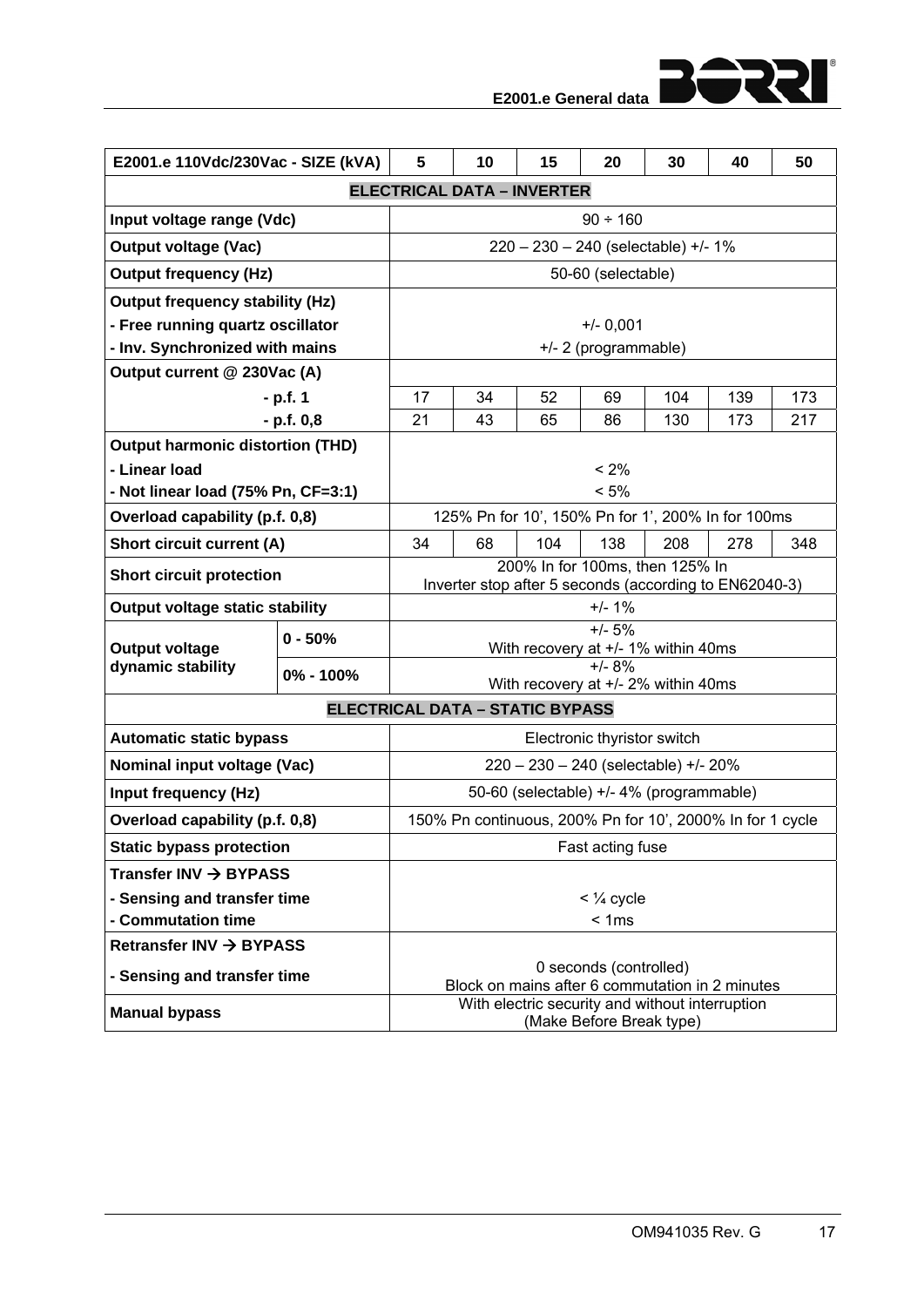

| E2001.e 110Vdc/230Vac - SIZE (kVA)                       | 5                                      | 10         | 15                                                                                               | 20                           | 30   | 40          | 50   |  |  |  |
|----------------------------------------------------------|----------------------------------------|------------|--------------------------------------------------------------------------------------------------|------------------------------|------|-------------|------|--|--|--|
|                                                          | <b>ENVIRONMENTAL DATA</b>              |            |                                                                                                  |                              |      |             |      |  |  |  |
| <b>Acoustic noise level</b><br>(according EN 50091) - dB | < 67                                   |            |                                                                                                  | < 70                         |      | < 72        |      |  |  |  |
| <b>EMI</b>                                               |                                        |            | EN 61000-6-2 / EN 61000-6-4                                                                      |                              |      |             |      |  |  |  |
| <b>Operating Temperature (°C)</b>                        | $-10$ $+40$                            |            |                                                                                                  |                              |      |             |      |  |  |  |
| Storage Temperature (°C)                                 | $-20$ $+70$                            |            |                                                                                                  |                              |      |             |      |  |  |  |
| <b>Relative Humidity (non condens.)</b>                  |                                        |            | < 95% (with tropicalization on request)                                                          |                              |      |             |      |  |  |  |
| <b>Ventilation</b>                                       | Forced (redundant fans on request)     |            |                                                                                                  |                              |      |             |      |  |  |  |
| Altitude (mt. above see level)                           | < 2000 (de-rating according EN62040-3) |            |                                                                                                  |                              |      |             |      |  |  |  |
| <b>MECHANICAL DATA</b>                                   |                                        |            |                                                                                                  |                              |      |             |      |  |  |  |
| Protection degree (IEC60529)                             |                                        |            |                                                                                                  | IP 20 (other on request)     |      |             |      |  |  |  |
| <b>Painting colour and type</b>                          |                                        |            | RAL 7035, $\geq 60 \mu m$ (others on request)                                                    |                              |      |             |      |  |  |  |
| Dimensions (mm)                                          |                                        |            |                                                                                                  |                              |      |             |      |  |  |  |
| w<br>D                                                   |                                        | 800<br>800 |                                                                                                  | 800                          | 1400 | 1800<br>800 |      |  |  |  |
| н                                                        |                                        | 2100       |                                                                                                  | 2100                         |      | 2100        |      |  |  |  |
| <b>Weights (Kg)</b>                                      | 450                                    | 500        | 600                                                                                              | 650                          | 820  | 900         | 1000 |  |  |  |
| Input/output cable connection                            |                                        |            | Bottom Side (Top Side on Request)                                                                |                              |      |             |      |  |  |  |
| <b>Transport</b>                                         |                                        |            | Base provided: for forklift handling<br>(for lifting belts and load balancing hooks -on request) |                              |      |             |      |  |  |  |
| <b>Transport mechanical stress</b>                       |                                        |            | According to EN 62040-1 Restricted                                                               |                              |      |             |      |  |  |  |
| <b>Installation</b>                                      |                                        |            | Air inlet from the front. Air outlet from the top and rear                                       | 30 cm from ceiling           |      |             |      |  |  |  |
| <b>Accessibility</b>                                     |                                        |            |                                                                                                  | Front (rear for fans access) |      |             |      |  |  |  |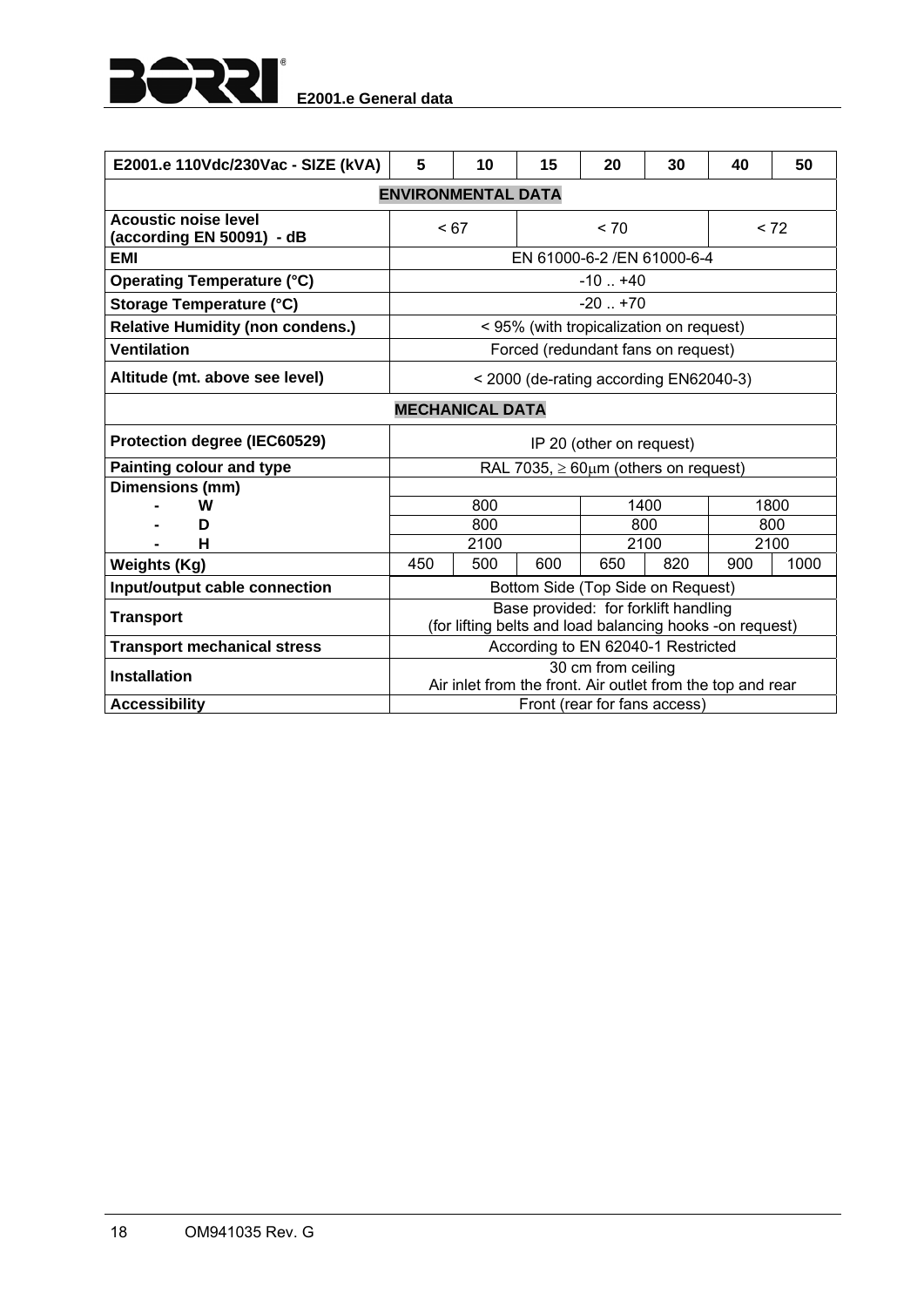155<del>0</del> **E2001.e General data**

#### **11.3 UPS 220VDC / 115VAC**

|                                                                        | 5<br>10<br>40<br>E2001.e 220Vdc/115Vac - SIZE (kVA)<br>15<br>20<br>30<br>50<br>60<br>80 |                                                                                                  |                                                             |           |                                                                                                     |           |                             |           | 100       |           |           |
|------------------------------------------------------------------------|-----------------------------------------------------------------------------------------|--------------------------------------------------------------------------------------------------|-------------------------------------------------------------|-----------|-----------------------------------------------------------------------------------------------------|-----------|-----------------------------|-----------|-----------|-----------|-----------|
|                                                                        |                                                                                         |                                                                                                  | <b>ELECTRICAL DATA - GENERAL</b>                            |           |                                                                                                     |           |                             |           |           |           |           |
| Nominal input voltage (Vac)                                            |                                                                                         |                                                                                                  |                                                             |           | $380 - 400 - 415$ (selectable) +/- 10%                                                              |           |                             |           |           |           |           |
| Input frequency (Hz)                                                   |                                                                                         |                                                                                                  |                                                             |           | 50-60 (selectable) +/- 10%                                                                          |           |                             |           |           |           |           |
| <b>Output voltage (Vac)</b>                                            |                                                                                         |                                                                                                  |                                                             |           | $110 - 115 - 120$ (selectable) +/- 1%                                                               |           |                             |           |           |           |           |
| <b>Output frequency (Hz)</b>                                           |                                                                                         |                                                                                                  |                                                             |           | 50-60 (selectable) +/- 4% (programmable)                                                            |           |                             |           |           |           |           |
| Output power @ p.f. 0,8 (kVA)                                          |                                                                                         | 5                                                                                                | 10                                                          | 15        | 20                                                                                                  | 30        | 40                          | 50        | 60        | 80        | 100       |
| Output power @ p.f. 1 (kW)                                             |                                                                                         | 4                                                                                                | 8                                                           | 12        | 16                                                                                                  | 24        | 32                          | 40        | 48        | 64        | 80        |
|                                                                        | 25%                                                                                     | $\geq 55$                                                                                        | $\geq 56$                                                   | $\geq 58$ | $\geq 58$                                                                                           | $\geq 58$ | $\geq 60$                   | $\geq 60$ | $\geq 60$ | $\geq 61$ | $\geq 61$ |
| <b>Efficiency at nominal load</b>                                      | 50%                                                                                     | $\geq 63$                                                                                        | $\geq 64$                                                   | $\geq 65$ | $\geq 65$                                                                                           | $\geq 66$ | $\geq 74$                   | $\geq 74$ | $\geq 75$ | $\geq 75$ | $\geq 76$ |
|                                                                        | 75%                                                                                     | $\geq 69$                                                                                        | $\geq 70$                                                   | $\geq 72$ | $\geq 72$                                                                                           | $\geq 72$ | $\geq 77$                   | $\geq 77$ | $\geq 78$ | $\geq 79$ | $\geq 81$ |
| Heat dissipation @ nominal load                                        | 100%                                                                                    | $\geq 79$                                                                                        | $\geq 80$                                                   | $\geq 81$ | $\geq 81$                                                                                           | $\geq 81$ | $\geq 83$                   | $\geq 83$ | $\geq 84$ | $\geq 86$ | $\geq 87$ |
| - Kw                                                                   |                                                                                         | 1,22                                                                                             | 2,29                                                        | 3,29      | 4,38                                                                                                | 6,57      | 7,74                        | 9,67      | 10,7      | 12,3      | 14,1      |
|                                                                        |                                                                                         |                                                                                                  |                                                             |           | Active load sharing (CAN-BUS connection)                                                            |           |                             |           |           | 9         | 2         |
| <b>Parallel redundant configuration</b>                                |                                                                                         |                                                                                                  |                                                             |           |                                                                                                     |           | Up to 4 units               |           |           |           |           |
|                                                                        |                                                                                         |                                                                                                  | <b>ELECTRICAL DATA - RECTIFIER</b>                          |           |                                                                                                     |           |                             |           |           |           |           |
| Nominal input voltage (Vac)                                            |                                                                                         | $380 - 400 - 415$ (selectable) +/- 10%                                                           |                                                             |           |                                                                                                     |           |                             |           |           |           |           |
| Input frequency (Hz)                                                   |                                                                                         |                                                                                                  |                                                             |           | 50-60 (selectable) +/- 10%                                                                          |           |                             |           |           |           |           |
| Input short circuit current (kA rms)<br>(@ 400Vac, IEC standard)       |                                                                                         | $\leq$ 16 (other on request)                                                                     |                                                             |           |                                                                                                     |           |                             |           |           |           |           |
| Max. Input power (kVA)<br>(@ 100% load, nominal input)                 |                                                                                         | 8,4                                                                                              | 16,7                                                        | 25        | 33,3                                                                                                | 50        | 65,9                        | 82,4      | 97,8      | 128,9     | 159,4     |
| Input current distortion (THD)                                         |                                                                                         | $\leq$ 27% with 6 pulses bridge (standard)<br>$\leq$ 12% with 12 pulses bridge (on request)      |                                                             |           |                                                                                                     |           |                             |           |           |           |           |
| (@100% load, nominal input)                                            |                                                                                         |                                                                                                  |                                                             |           |                                                                                                     |           |                             |           |           |           |           |
| Input power factor                                                     |                                                                                         |                                                                                                  | $\leq$ 6% with 12 pulses plus input THD filter (on request) |           |                                                                                                     |           |                             |           |           |           |           |
| (@100% load, nominal input)                                            |                                                                                         |                                                                                                  |                                                             |           | $\geq$ 0,75 (No manual charge provided)                                                             |           |                             |           |           |           |           |
| <b>Output voltage (Vdc)</b>                                            |                                                                                         |                                                                                                  |                                                             |           |                                                                                                     |           |                             |           |           |           |           |
| - Nominal                                                              |                                                                                         |                                                                                                  |                                                             |           |                                                                                                     |           | 220                         |           |           |           |           |
| - Floating charge                                                      |                                                                                         |                                                                                                  |                                                             |           | 2,2÷2,3 V/cell for Lead acid battery (Adjustable)<br>1,4÷1,5 V/cell for NiCd battery (Adjustable)   |           |                             |           |           |           |           |
| - Boost charge                                                         |                                                                                         |                                                                                                  |                                                             |           | 2,4÷2,45 V/cell for Lead acid battery (Adjustable)<br>1,5÷1,65 V/cell for NiCd battery (Adjustable) |           |                             |           |           |           |           |
| up to 2,7 V/cell for Lead acid battery<br>- Manual (equalizing) charge |                                                                                         |                                                                                                  |                                                             |           |                                                                                                     |           |                             |           |           |           |           |
|                                                                        |                                                                                         |                                                                                                  |                                                             |           | up to 1,7 V/cell for NiCd battery                                                                   |           |                             |           |           |           |           |
|                                                                        |                                                                                         | Forced boost push button (on request)<br>Thermal compensation for lead acid battery (on request) |                                                             |           |                                                                                                     |           |                             |           |           |           |           |
| Output ripple (% rms)                                                  |                                                                                         |                                                                                                  |                                                             |           |                                                                                                     |           | $\leq$ 2 (other on request) |           |           |           |           |
| Rated output current (A)                                               |                                                                                         | 25                                                                                               | 50                                                          | 75        | 100                                                                                                 | 150       | 200                         | 250       | 300       | 400       | 500       |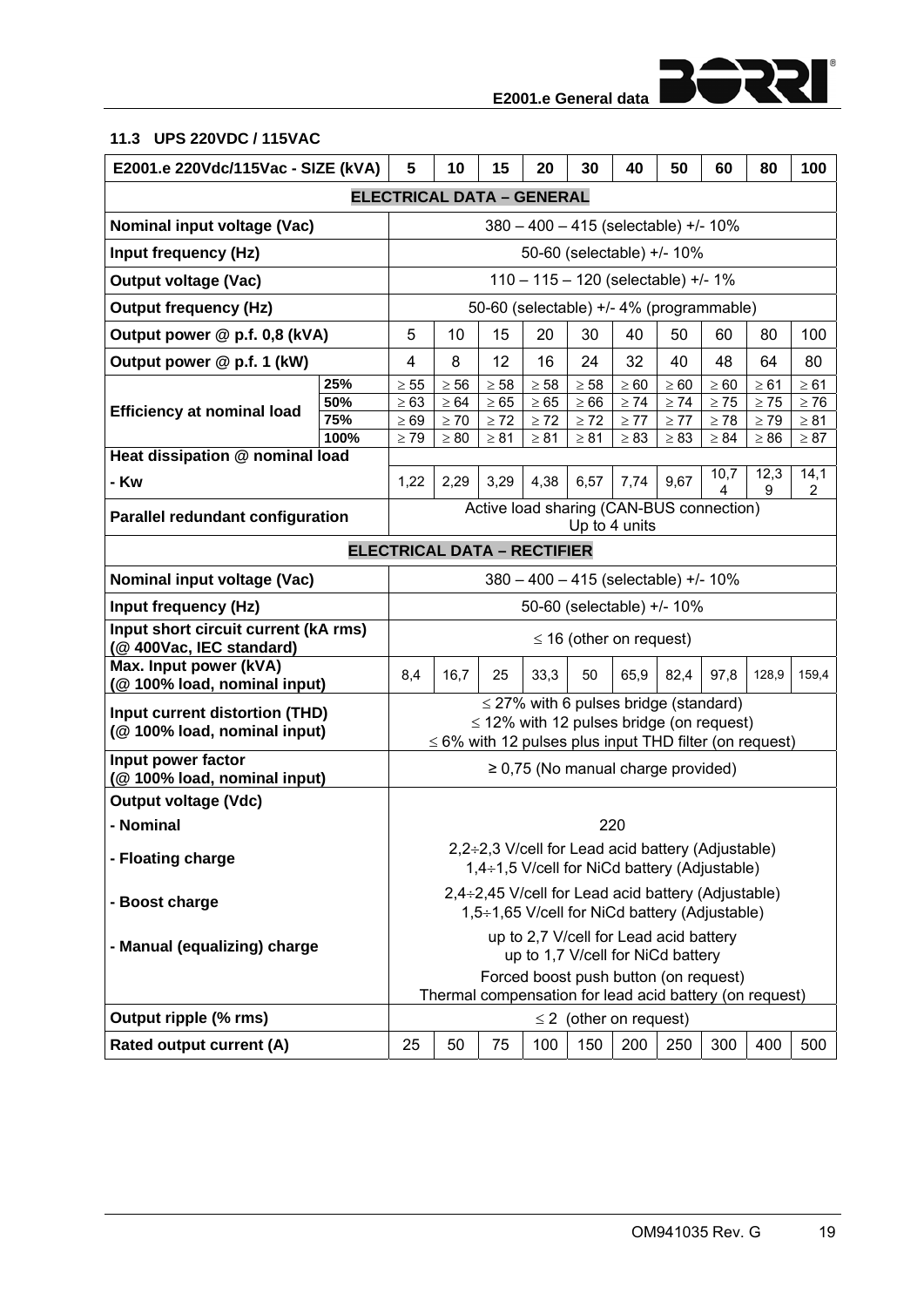

| E2001.e 220Vdc/115Vac - SIZE (kVA)                     |                                                                           | 5                    | 10  | 15                                       | 20                              | 30                                               | 40  | 50<br>80<br>100<br>60 |                                                        |                                                           |      |  |  |  |  |  |  |  |  |
|--------------------------------------------------------|---------------------------------------------------------------------------|----------------------|-----|------------------------------------------|---------------------------------|--------------------------------------------------|-----|-----------------------|--------------------------------------------------------|-----------------------------------------------------------|------|--|--|--|--|--|--|--|--|
|                                                        |                                                                           |                      |     | <b>ELECTRICAL DATA - INVERTER</b>        |                                 |                                                  |     |                       |                                                        |                                                           |      |  |  |  |  |  |  |  |  |
| Input voltage range (Vdc)                              |                                                                           |                      |     |                                          |                                 | $180 \div 300$                                   |     |                       |                                                        |                                                           |      |  |  |  |  |  |  |  |  |
| <b>Output voltage (Vac)</b>                            |                                                                           |                      |     |                                          |                                 | 110 - 115 - 120 (selectable) +/- 1%              |     |                       |                                                        |                                                           |      |  |  |  |  |  |  |  |  |
| <b>Output frequency (Hz)</b>                           |                                                                           |                      |     |                                          |                                 | 50-60 (selectable)                               |     |                       |                                                        |                                                           |      |  |  |  |  |  |  |  |  |
| <b>Output frequency stability (Hz)</b>                 |                                                                           |                      |     |                                          |                                 |                                                  |     |                       |                                                        |                                                           |      |  |  |  |  |  |  |  |  |
| - Free running quartz oscillator                       |                                                                           | $+/- 0,001$          |     |                                          |                                 |                                                  |     |                       |                                                        |                                                           |      |  |  |  |  |  |  |  |  |
| - Inv. Synchronized with mains                         |                                                                           | +/- 2 (programmable) |     |                                          |                                 |                                                  |     |                       |                                                        |                                                           |      |  |  |  |  |  |  |  |  |
| Output current @ 115Vac (A)                            |                                                                           |                      |     |                                          |                                 |                                                  |     |                       |                                                        |                                                           |      |  |  |  |  |  |  |  |  |
|                                                        | $- p.f. 1$                                                                | 34                   | 69  | 104                                      | 139                             | 208                                              | 278 | 347                   | 417                                                    | 556                                                       | 695  |  |  |  |  |  |  |  |  |
|                                                        | $- p.f. 0,8$                                                              | 43                   | 86  | 130                                      | 173                             | 260                                              | 347 | 434                   | 521                                                    | 695                                                       | 869  |  |  |  |  |  |  |  |  |
| <b>Output harmonic distortion (THD)</b>                |                                                                           |                      |     |                                          |                                 |                                                  |     |                       |                                                        |                                                           |      |  |  |  |  |  |  |  |  |
| - Linear Ioad                                          |                                                                           |                      |     |                                          |                                 | $< 2\%$                                          |     |                       |                                                        |                                                           |      |  |  |  |  |  |  |  |  |
| - Not linear load (75% Pn, CF=3:1)                     |                                                                           |                      |     |                                          |                                 | < 5%                                             |     |                       |                                                        |                                                           |      |  |  |  |  |  |  |  |  |
| Overload capability (p.f. 0,8)                         |                                                                           |                      |     |                                          |                                 |                                                  |     |                       |                                                        | 125% Pn for 10', 150% Pn for 1', 200% In for 100ms        |      |  |  |  |  |  |  |  |  |
| <b>Short circuit current (A)</b>                       |                                                                           | 68                   | 136 | 208                                      | 276                             | 416                                              | 554 | 694                   | 834                                                    | 1112                                                      | 1390 |  |  |  |  |  |  |  |  |
| <b>Short circuit protection</b>                        |                                                                           |                      |     |                                          | 200% In for 100ms, then 125% In |                                                  |     |                       | Inverter stop after 5 seconds (according to EN62040-3) |                                                           |      |  |  |  |  |  |  |  |  |
| Output voltage static stability                        |                                                                           | $+/- 1%$             |     |                                          |                                 |                                                  |     |                       |                                                        |                                                           |      |  |  |  |  |  |  |  |  |
| <b>Output voltage</b>                                  | $0 - 50%$                                                                 |                      |     |                                          |                                 | $+/- 5%$<br>With recovery at +/- 1% within 40ms  |     |                       |                                                        |                                                           |      |  |  |  |  |  |  |  |  |
| dynamic stability                                      | 0% - 100%                                                                 |                      |     |                                          |                                 | $+/- 8\%$<br>With recovery at +/- 2% within 40ms |     |                       |                                                        |                                                           |      |  |  |  |  |  |  |  |  |
|                                                        | <b>ELECTRICAL DATA - STATIC BYPASS</b>                                    |                      |     |                                          |                                 |                                                  |     |                       |                                                        |                                                           |      |  |  |  |  |  |  |  |  |
| <b>Automatic static bypass</b>                         |                                                                           |                      |     |                                          |                                 | Electronic thyristor switch                      |     |                       |                                                        |                                                           |      |  |  |  |  |  |  |  |  |
| Nominal input voltage (Vac)                            |                                                                           |                      |     |                                          |                                 | 110 - 115 - 120 (selectable) +/- 20%             |     |                       |                                                        |                                                           |      |  |  |  |  |  |  |  |  |
| <b>Input frequency (Hz)</b>                            |                                                                           |                      |     | 50-60 (selectable) +/- 4% (programmable) |                                 |                                                  |     |                       |                                                        |                                                           |      |  |  |  |  |  |  |  |  |
| Overload capability (p.f. 0,8)                         |                                                                           |                      |     |                                          |                                 |                                                  |     |                       |                                                        | 150% Pn continuous, 200% Pn for 10', 2000% In for 1 cycle |      |  |  |  |  |  |  |  |  |
| <b>Static bypass protection</b>                        |                                                                           |                      |     |                                          |                                 | Fast acting fuse                                 |     |                       |                                                        |                                                           |      |  |  |  |  |  |  |  |  |
| Transfer INV → BYPASS                                  |                                                                           |                      |     |                                          |                                 |                                                  |     |                       |                                                        |                                                           |      |  |  |  |  |  |  |  |  |
| - Sensing and transfer time<br>$<$ $\frac{1}{4}$ cycle |                                                                           |                      |     |                                          |                                 |                                                  |     |                       |                                                        |                                                           |      |  |  |  |  |  |  |  |  |
| - Commutation time                                     |                                                                           |                      |     |                                          |                                 | < 1ms                                            |     |                       |                                                        |                                                           |      |  |  |  |  |  |  |  |  |
| Retransfer INV → BYPASS                                |                                                                           |                      |     |                                          |                                 |                                                  |     |                       |                                                        |                                                           |      |  |  |  |  |  |  |  |  |
| - Sensing and transfer time                            | 0 seconds (controlled)<br>Block on mains after 6 commutation in 2 minutes |                      |     |                                          |                                 |                                                  |     |                       |                                                        |                                                           |      |  |  |  |  |  |  |  |  |
|                                                        | With electric security and without interruption                           |                      |     |                                          |                                 |                                                  |     |                       |                                                        |                                                           |      |  |  |  |  |  |  |  |  |
| <b>Manual bypass</b>                                   |                                                                           |                      |     |                                          |                                 |                                                  |     |                       |                                                        | (Make Before Break type)                                  |      |  |  |  |  |  |  |  |  |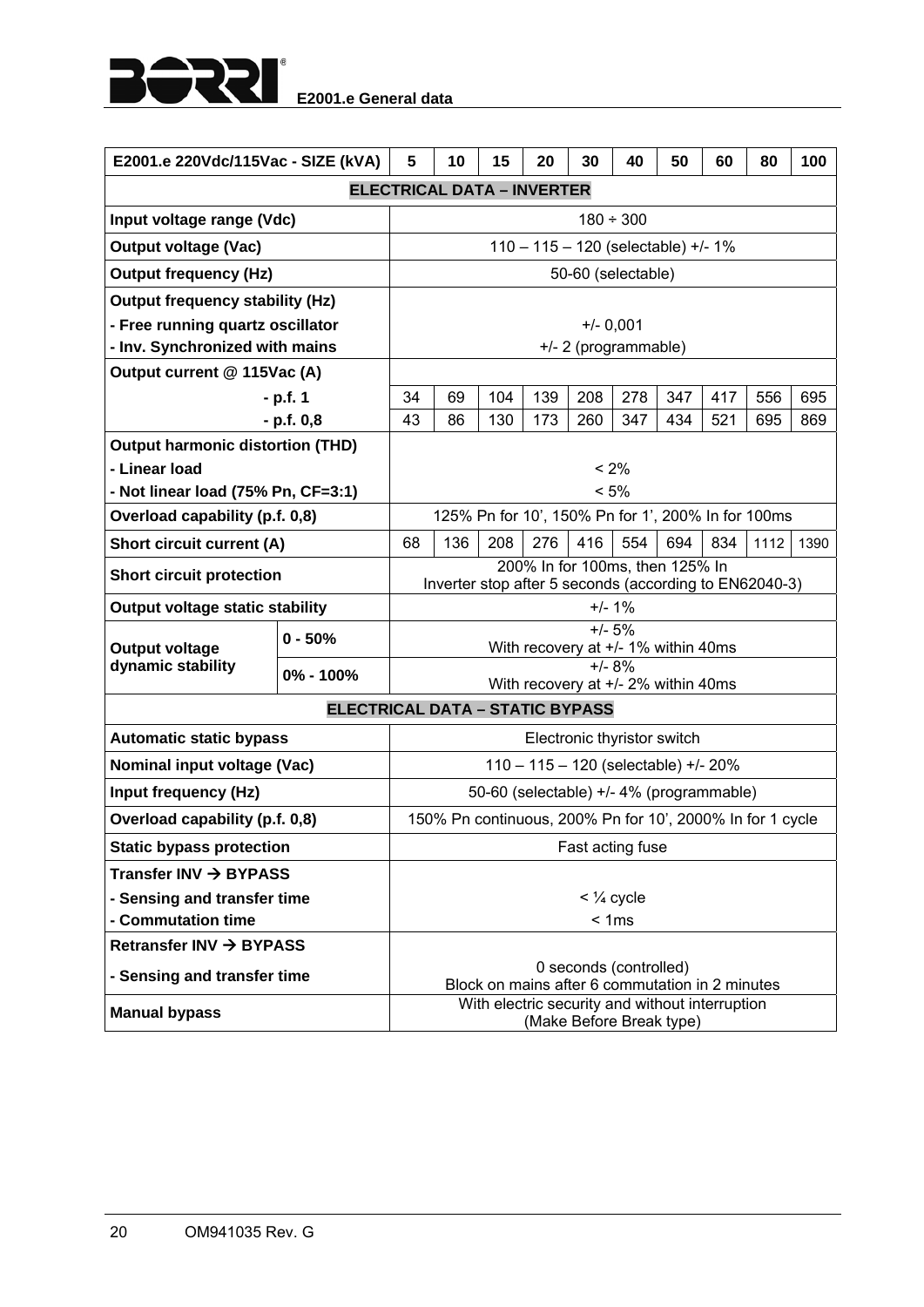

|  | E2001.e General data |  |
|--|----------------------|--|
|  |                      |  |

| E2001.e 220Vdc/115Vac - SIZE (kVA)                       | 5                                      | 10                                      | 15                        | 20                                                                                               | 30                       | 40   | 50          | 60          | 80   | 100         |
|----------------------------------------------------------|----------------------------------------|-----------------------------------------|---------------------------|--------------------------------------------------------------------------------------------------|--------------------------|------|-------------|-------------|------|-------------|
|                                                          |                                        |                                         | <b>ENVIRONMENTAL DATA</b> |                                                                                                  |                          |      |             |             |      |             |
| <b>Acoustic noise level</b><br>(according EN 50091) - dB |                                        | < 67                                    |                           |                                                                                                  | < 70                     |      |             |             | < 72 |             |
| EMI                                                      |                                        | EN 61000-6-2 / EN 61000-6-4             |                           |                                                                                                  |                          |      |             |             |      |             |
| <b>Operating Temperature (°C)</b>                        | $-10$ $+40$                            |                                         |                           |                                                                                                  |                          |      |             |             |      |             |
| Storage Temperature (°C)                                 | $-20$ $+70$                            |                                         |                           |                                                                                                  |                          |      |             |             |      |             |
| <b>Relative Humidity (non condens.)</b>                  |                                        | < 95% (with tropicalization on request) |                           |                                                                                                  |                          |      |             |             |      |             |
| <b>Ventilation</b>                                       |                                        | Forced (redundant fans on request)      |                           |                                                                                                  |                          |      |             |             |      |             |
| Altitude (mt. above see level)                           | < 2000 (de-rating according EN62040-3) |                                         |                           |                                                                                                  |                          |      |             |             |      |             |
| <b>MECHANICAL DATA</b>                                   |                                        |                                         |                           |                                                                                                  |                          |      |             |             |      |             |
| Protection degree (IEC60529)                             |                                        |                                         |                           |                                                                                                  | IP 20 (other on request) |      |             |             |      |             |
| Painting colour and type                                 |                                        |                                         |                           | RAL 7035, $\geq 60 \mu m$ (others on request)                                                    |                          |      |             |             |      |             |
| Dimensions (mm)                                          |                                        |                                         |                           |                                                                                                  |                          |      |             |             |      |             |
| w                                                        |                                        | 800                                     |                           | 1200                                                                                             |                          | 1400 | 1600        | 1800        |      | 2400        |
| D<br>н                                                   |                                        | 800<br>2100                             |                           | 800<br>2100                                                                                      | 2100                     | 800  | 800<br>2100 | 800<br>2100 |      | 800<br>2100 |
| <b>Weights (Kg)</b>                                      | 450                                    | 500                                     | 600                       | 650                                                                                              | 750                      | 830  | 920         | 1050        | 1190 | 1350        |
| Input/output cable connection                            |                                        |                                         |                           |                                                                                                  |                          |      |             |             |      |             |
|                                                          |                                        |                                         |                           | Bottom Side (Top Side on Request)                                                                |                          |      |             |             |      |             |
| <b>Transport</b>                                         |                                        |                                         |                           | Base provided: for forklift handling<br>(for lifting belts and load balancing hooks -on request) |                          |      |             |             |      |             |
| <b>Transport mechanical stress</b>                       |                                        |                                         |                           | According to EN 62040-1 Restricted                                                               |                          |      |             |             |      |             |
| <b>Installation</b>                                      |                                        |                                         |                           |                                                                                                  | 30 cm from ceiling       |      |             |             |      |             |
|                                                          |                                        |                                         |                           | Air inlet from the front. Air outlet from the top and rear                                       |                          |      |             |             |      |             |
| <b>Accessibility</b>                                     |                                        |                                         |                           | Front (rear for fans access)                                                                     |                          |      |             |             |      |             |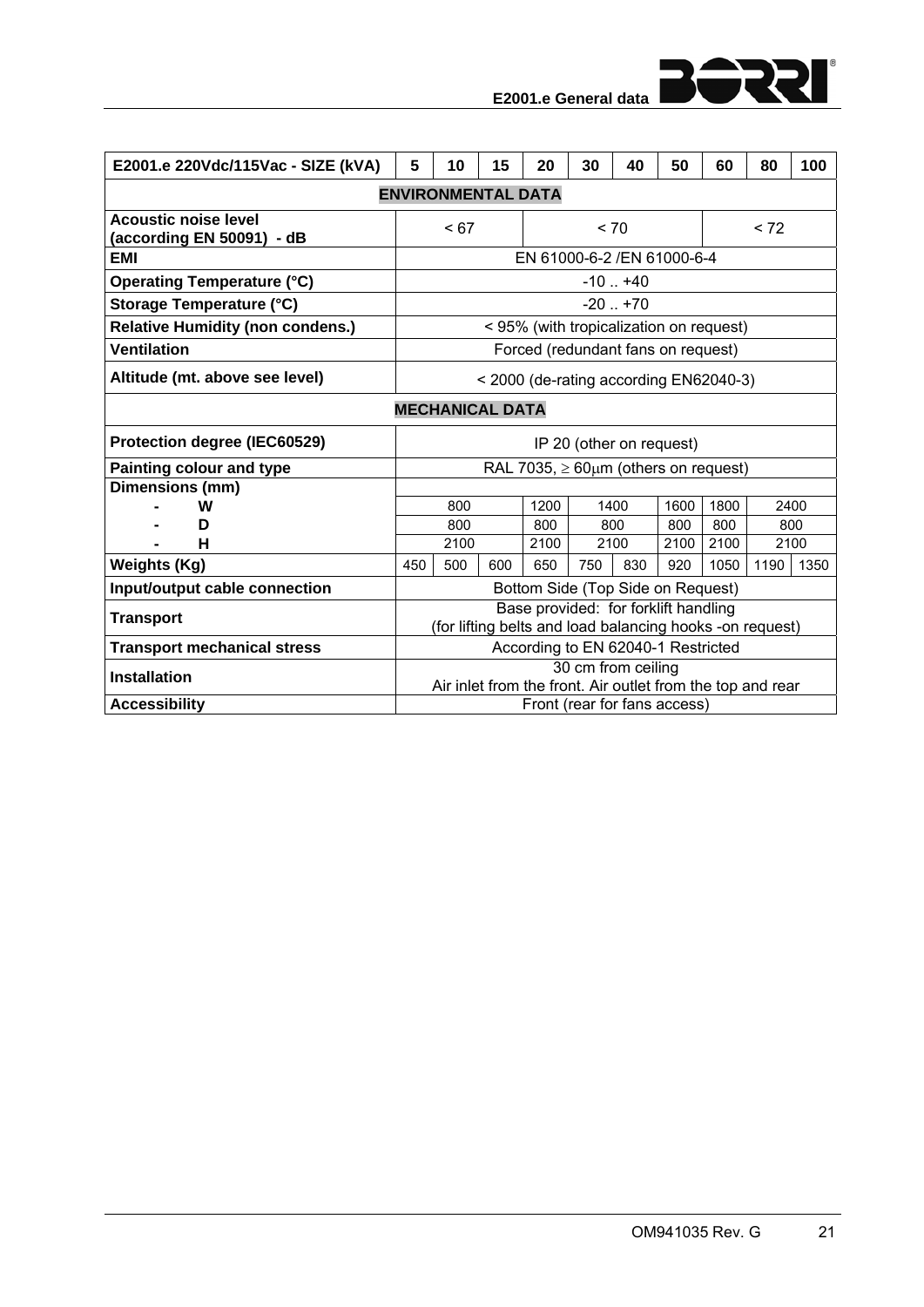

## **11.4 UPS 220VDC / 230VAC**

| E2001.e 220Vdc/230Vac - SIZE (kVA)                               |             | 5<br>40<br>10<br>15<br>20<br>30<br>50<br>60<br>80                                                |                                                             |           |                                            |                              |           |           |                                                                                                         | 100       |           |
|------------------------------------------------------------------|-------------|--------------------------------------------------------------------------------------------------|-------------------------------------------------------------|-----------|--------------------------------------------|------------------------------|-----------|-----------|---------------------------------------------------------------------------------------------------------|-----------|-----------|
|                                                                  |             |                                                                                                  | <b>ELECTRICAL DATA - GENERAL</b>                            |           |                                            |                              |           |           |                                                                                                         |           |           |
| Nominal input voltage (Vac)                                      |             |                                                                                                  |                                                             |           | 380 - 400 - 415 (selectable) +/- 10%       |                              |           |           |                                                                                                         |           |           |
| Input frequency (Hz)                                             |             |                                                                                                  |                                                             |           | 50-60 (selectable) +/- 10%                 |                              |           |           |                                                                                                         |           |           |
| <b>Output voltage (Vac)</b>                                      |             |                                                                                                  |                                                             |           | $220 - 230 - 240$ (selectable) +/- 1%      |                              |           |           |                                                                                                         |           |           |
| <b>Output frequency (Hz)</b>                                     |             |                                                                                                  |                                                             |           |                                            |                              |           |           | 50-60 (selectable) +/- 4% (programmable)                                                                |           |           |
| Output power @ p.f. 0,8 (kVA)                                    |             | 5                                                                                                | 10                                                          | 15        | 20                                         | 30                           | 40        | 50        | 60                                                                                                      | 80        | 100       |
| Output power @ p.f. 1 (kW)                                       |             | 4                                                                                                | 8                                                           | 12        | 16                                         | 24                           | 32        | 40        | 48                                                                                                      | 64        | 80        |
|                                                                  | 25%         | $\geq 55$                                                                                        | $\geq 56$                                                   | $\geq 58$ | $\geq 58$                                  | $\geq 58$                    | $\geq 60$ | $\geq 60$ | $\geq 60$                                                                                               | $\geq 61$ | $\geq 61$ |
| <b>Efficiency at nominal load</b>                                | 50%         | $\geq 63$                                                                                        | $\geq 64$                                                   | $\geq 65$ | $\geq 65$                                  | $\geq 66$                    | $\geq 74$ | $\geq 74$ | $\geq 75$                                                                                               | $\geq 75$ | $\geq 76$ |
|                                                                  | 75%<br>100% | $\geq 69$                                                                                        | $\geq 70$                                                   | $\geq 72$ | $\geq 72$                                  | $\geq 72$                    | $\geq 77$ | $\geq 77$ | $\geq 78$                                                                                               | $\geq 79$ | $\geq 81$ |
| Heat dissipation @ nominal load                                  |             | $\geq 79$                                                                                        | $\geq 80$                                                   | $\geq 81$ | $\geq 81$                                  | $\geq 81$                    | $\geq 83$ | $\geq 83$ | $\geq 84$                                                                                               | $\geq 86$ | $\geq 87$ |
| - Kw                                                             |             | 7,74<br>9,67<br>12,39<br>1,22<br>2,29<br>3,29<br>4,38<br>6,57<br>10,74                           |                                                             |           |                                            |                              |           |           |                                                                                                         | 14, 12    |           |
|                                                                  |             |                                                                                                  |                                                             |           |                                            |                              |           |           | Active load sharing (CAN-BUS connection)                                                                |           |           |
| <b>Parallel redundant configuration</b>                          |             | Up to 4 units                                                                                    |                                                             |           |                                            |                              |           |           |                                                                                                         |           |           |
|                                                                  |             |                                                                                                  | <b>ELECTRICAL DATA - RECTIFIER</b>                          |           |                                            |                              |           |           |                                                                                                         |           |           |
| Nominal input voltage (Vac)                                      |             | $380 - 400 - 415$ (selectable) +/- 10%                                                           |                                                             |           |                                            |                              |           |           |                                                                                                         |           |           |
| Input frequency (Hz)                                             |             |                                                                                                  |                                                             |           | 50-60 (selectable) +/- 10%                 |                              |           |           |                                                                                                         |           |           |
| Input short circuit current (kA rms)<br>(@ 400Vac, IEC standard) |             |                                                                                                  |                                                             |           |                                            | $\leq$ 16 (other on request) |           |           |                                                                                                         |           |           |
| Max. Input power (kVA)<br>(@ 100% load, nominal input)           |             | 8,4                                                                                              | 16,7                                                        | 25        | 33,3                                       | 50                           | 65,9      | 82,4      | 97,8                                                                                                    | 128,9     | 159,4     |
| Input current distortion (THD)<br>(@ 100% load, nominal input)   |             |                                                                                                  | $\leq$ 6% with 12 pulses plus input THD filter (on request) |           | $\leq$ 27% with 6 pulses bridge (standard) |                              |           |           | $\leq$ 12% with 12 pulses bridge (on request)                                                           |           |           |
| Input power factor<br>(@100% load, nominal input)                |             |                                                                                                  |                                                             |           | $\geq$ 0,75 (No manual charge provided)    |                              |           |           |                                                                                                         |           |           |
| <b>Output voltage (Vdc)</b>                                      |             |                                                                                                  |                                                             |           |                                            |                              |           |           |                                                                                                         |           |           |
| - Nominal                                                        |             |                                                                                                  |                                                             |           |                                            |                              | 220       |           |                                                                                                         |           |           |
| - Floating charge                                                |             |                                                                                                  |                                                             |           |                                            |                              |           |           | $2,2\div 2,3$ V/cell for Lead acid battery (Adjustable)<br>1,4÷1,5 V/cell for NiCd battery (Adjustable) |           |           |
| - Boost charge                                                   |             |                                                                                                  |                                                             |           |                                            |                              |           |           | 2,4÷2,45 V/cell for Lead acid battery (Adjustable)<br>1,5÷1,65 V/cell for NiCd battery (Adjustable)     |           |           |
| - Manual (equalizing) charge                                     |             | up to 2,7 V/cell for Lead acid battery<br>up to 1,7 V/cell for NiCd battery                      |                                                             |           |                                            |                              |           |           |                                                                                                         |           |           |
|                                                                  |             | Forced boost push button (on request)<br>Thermal compensation for lead acid battery (on request) |                                                             |           |                                            |                              |           |           |                                                                                                         |           |           |
| Output ripple (% rms)                                            |             | $\leq$ 2 (other on request)                                                                      |                                                             |           |                                            |                              |           |           |                                                                                                         |           |           |
| Rated output current (A)                                         |             | 25                                                                                               | 50                                                          | 75        | 100                                        | 150                          | 200       | 250       | 300                                                                                                     | 400       | 500       |
|                                                                  |             |                                                                                                  |                                                             |           |                                            |                              |           |           |                                                                                                         |           |           |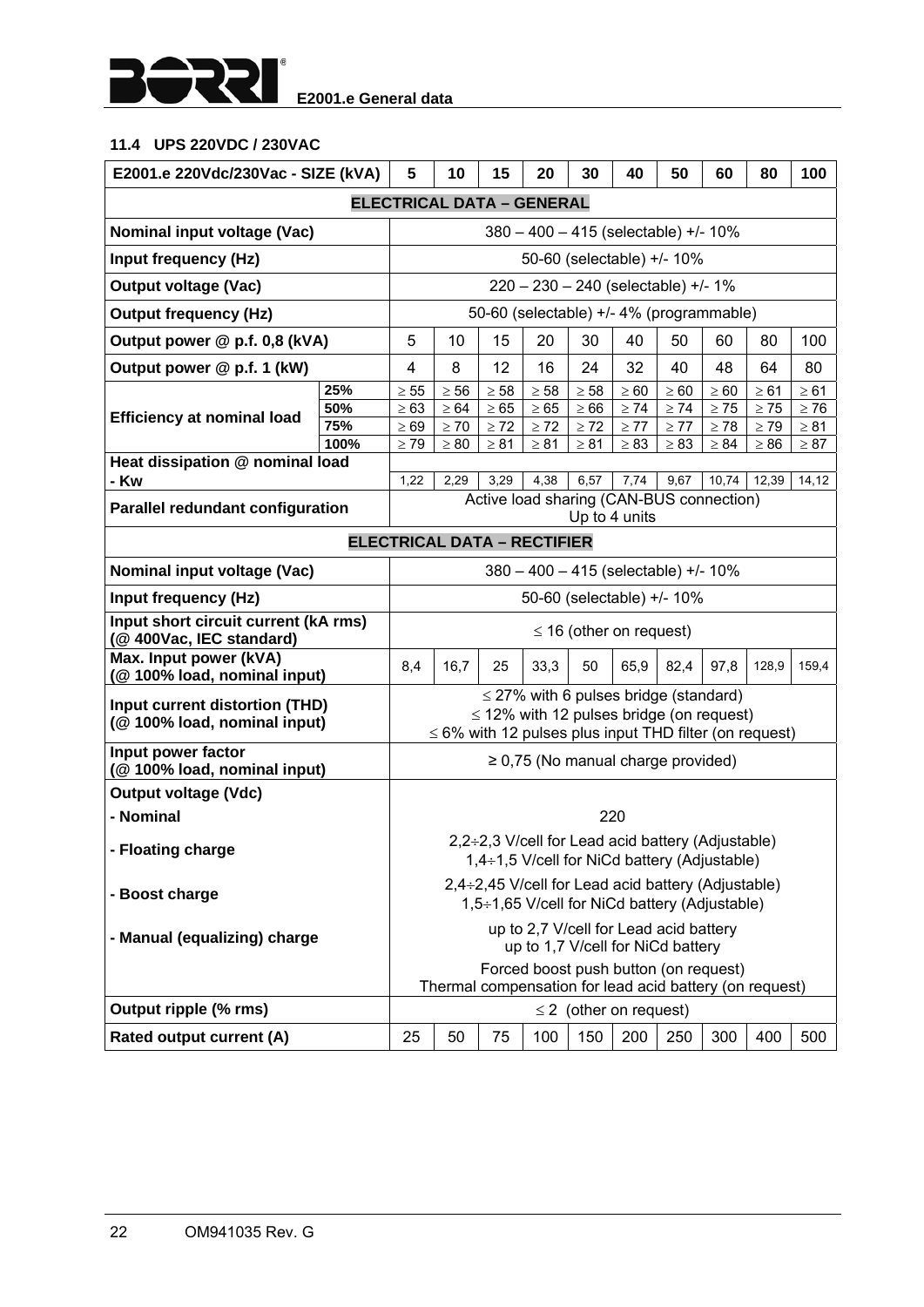| E2001.e 220Vdc/230Vac - SIZE (kVA)         |           | 5                                                                                         | 10                                       | 15                                                 | 20  | 30  | 40  | 50  | 60  | 80  | 100 |  |  |
|--------------------------------------------|-----------|-------------------------------------------------------------------------------------------|------------------------------------------|----------------------------------------------------|-----|-----|-----|-----|-----|-----|-----|--|--|
| <b>ELECTRICAL DATA - INVERTER</b>          |           |                                                                                           |                                          |                                                    |     |     |     |     |     |     |     |  |  |
| Input voltage range (Vdc)                  |           |                                                                                           | $180 \div 300$                           |                                                    |     |     |     |     |     |     |     |  |  |
| <b>Output voltage (Vac)</b>                |           | 220 - 230 - 240 (selectable) +/- 1%                                                       |                                          |                                                    |     |     |     |     |     |     |     |  |  |
| <b>Output frequency (Hz)</b>               |           | 50-60 (selectable)                                                                        |                                          |                                                    |     |     |     |     |     |     |     |  |  |
| <b>Output frequency stability (Hz)</b>     |           |                                                                                           |                                          |                                                    |     |     |     |     |     |     |     |  |  |
| - Free running quartz oscillator           |           | $+/- 0,001$                                                                               |                                          |                                                    |     |     |     |     |     |     |     |  |  |
| - Inv. Synchronized with mains             |           | +/- 2 (programmable)                                                                      |                                          |                                                    |     |     |     |     |     |     |     |  |  |
| Output current @ 230Vac (A)                |           |                                                                                           |                                          |                                                    |     |     |     |     |     |     |     |  |  |
| - p.f. 1                                   |           | 17                                                                                        | 34                                       | 52                                                 | 69  | 104 | 139 | 173 | 208 | 278 | 347 |  |  |
| $- p.f. 0,8$                               |           | 21                                                                                        | 43                                       | 65                                                 | 86  | 130 | 173 | 217 | 260 | 347 | 434 |  |  |
| <b>Output harmonic distortion (THD)</b>    |           |                                                                                           |                                          |                                                    |     |     |     |     |     |     |     |  |  |
| - Linear load                              |           | < 2%                                                                                      |                                          |                                                    |     |     |     |     |     |     |     |  |  |
| - Not linear load (75% Pn, CF=3:1)         |           | < 5%                                                                                      |                                          |                                                    |     |     |     |     |     |     |     |  |  |
| Overload capability (p.f. 0,8)             |           |                                                                                           |                                          | 125% Pn for 10', 150% Pn for 1', 200% In for 100ms |     |     |     |     |     |     |     |  |  |
| <b>Short circuit current (A)</b>           |           | 34                                                                                        | 68                                       | 104                                                | 138 | 208 | 278 | 308 | 418 | 556 | 696 |  |  |
| <b>Short circuit protection</b>            |           | 200% In for 100ms, then 125% In<br>Inverter stop after 5 seconds (according to EN62040-3) |                                          |                                                    |     |     |     |     |     |     |     |  |  |
| <b>Output voltage static stability</b>     |           | $+/- 1%$                                                                                  |                                          |                                                    |     |     |     |     |     |     |     |  |  |
| <b>Output voltage</b><br>dynamic stability | $0 - 50%$ | $+/- 5%$<br>With recovery at +/- 1% within 40ms                                           |                                          |                                                    |     |     |     |     |     |     |     |  |  |
|                                            | 0% - 100% | $+/- 8%$                                                                                  |                                          |                                                    |     |     |     |     |     |     |     |  |  |
|                                            |           | With recovery at +/- 2% within 40ms                                                       |                                          |                                                    |     |     |     |     |     |     |     |  |  |
| <b>ELECTRICAL DATA - STATIC BYPASS</b>     |           |                                                                                           |                                          |                                                    |     |     |     |     |     |     |     |  |  |
| <b>Automatic static bypass</b>             |           |                                                                                           | Electronic thyristor switch              |                                                    |     |     |     |     |     |     |     |  |  |
| Nominal input voltage (Vac)                |           | 220 - 230 - 240 (selectable) +/- 20%                                                      |                                          |                                                    |     |     |     |     |     |     |     |  |  |
| Input frequency (Hz)                       |           |                                                                                           | 50-60 (selectable) +/- 4% (programmable) |                                                    |     |     |     |     |     |     |     |  |  |
| Overload capability (p.f. 0,8)             |           | 150% Pn continuous, 200% Pn for 10', 2000% In for 1 cycle                                 |                                          |                                                    |     |     |     |     |     |     |     |  |  |
| <b>Static bypass protection</b>            |           | Fast acting fuse                                                                          |                                          |                                                    |     |     |     |     |     |     |     |  |  |
| Transfer INV $\rightarrow$ BYPASS          |           |                                                                                           |                                          |                                                    |     |     |     |     |     |     |     |  |  |
| - Sensing and transfer time                |           | $<$ $\frac{1}{4}$ cycle                                                                   |                                          |                                                    |     |     |     |     |     |     |     |  |  |
| - Commutation time                         |           | < 1ms                                                                                     |                                          |                                                    |     |     |     |     |     |     |     |  |  |
| Retransfer INV → BYPASS                    |           |                                                                                           |                                          |                                                    |     |     |     |     |     |     |     |  |  |
| - Sensing and transfer time                |           | 0 seconds (controlled)<br>Block on mains after 6 commutation in 2 minutes                 |                                          |                                                    |     |     |     |     |     |     |     |  |  |
| <b>Manual bypass</b>                       |           | With electric security and without interruption<br>(Make Before Break type)               |                                          |                                                    |     |     |     |     |     |     |     |  |  |